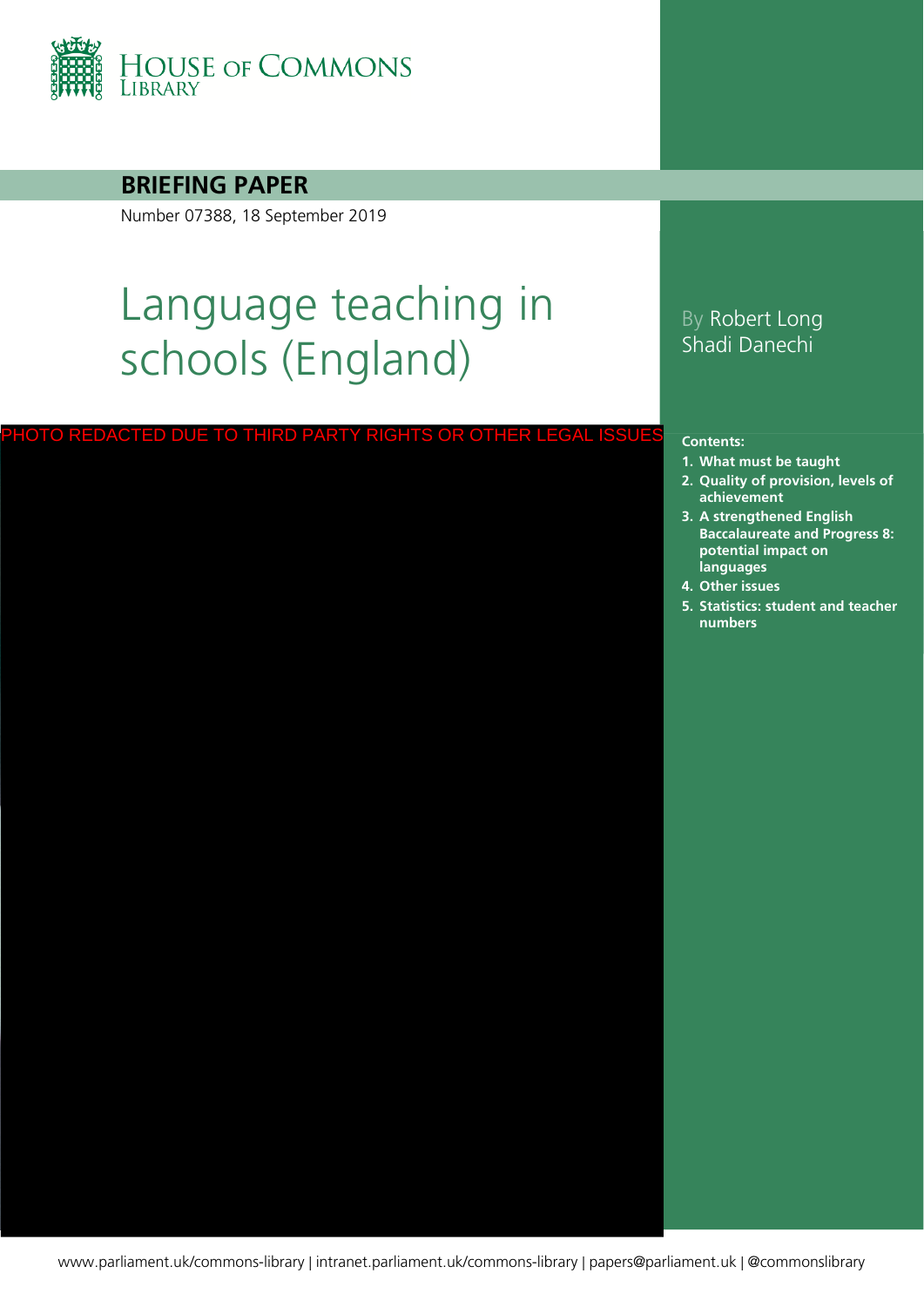# **Contents**

| <b>Summary</b>                                             |                                                                                                                                                                                                                                                                                                                                                                                                                                                                                                                                                                       | 3                                                                                      |
|------------------------------------------------------------|-----------------------------------------------------------------------------------------------------------------------------------------------------------------------------------------------------------------------------------------------------------------------------------------------------------------------------------------------------------------------------------------------------------------------------------------------------------------------------------------------------------------------------------------------------------------------|----------------------------------------------------------------------------------------|
| 1.<br>1.1<br>1.2<br>1.3                                    | What must be taught<br>The National Curriculum: maintained schools<br>Requirements for languages<br>Programmes of study<br>Academies and Free Schools<br>GCSE, AS and A level subject content                                                                                                                                                                                                                                                                                                                                                                         | 4<br>4<br>4<br>5<br>6<br>6                                                             |
| 2.<br>2.1<br>2.2<br>2.3<br>2.4<br>2.5<br>2.6<br>2.7<br>2.8 | Quality of provision, levels of achievement<br>Ofsted reports<br>Language teaching: support and quality<br>Language trainee teacher support<br>Quality of language teaching<br>European survey on language competences<br>British Council: Languages for the Future report<br>British Council report: Language Trends report 2019<br>CBI survey of employers' views<br>Cambridge University report: The value of languages<br>All-Party Parliamentary Group on Modern Languages<br>Manifesto for Languages (2014)<br>National Recovery Programme for Languages (2019) | 8<br>$\,8\,$<br>$\mathsf 9$<br>9<br>11<br>12<br>13<br>13<br>15<br>15<br>16<br>16<br>16 |
| 3.                                                         | A strengthened English Baccalaureate and Progress 8: potential impact on                                                                                                                                                                                                                                                                                                                                                                                                                                                                                              |                                                                                        |
| 3.1<br>3.2<br>3.3                                          | languages<br>Introduction: performance measure<br>A strengthened EBacc: Since 2015<br>Supply of language teachers: concerns and consultation<br>DfE Annual Report 2018/19: The language barrier to the EBacc<br>Progress 8                                                                                                                                                                                                                                                                                                                                            | 18<br>18<br>18<br>19<br>21<br>21                                                       |
| 4.<br>4.1<br>4.2<br>4.3<br>4.4                             | <b>Other issues</b><br>National Centre for Excellence for Languages Pedagogy<br>Teaching community and less-commonly spoken languages<br>Withdrawal of languages at GCSE level and Government action<br>Announcement on the continuation of some languages (April 2016)<br>Mandarin Excellence Programme<br>British Sign Language<br>A British Sign Language GCSE in England?                                                                                                                                                                                         | 22<br>22<br>22<br>22<br>23<br>24<br>24<br>24                                           |
| 5.<br>5.1<br>5.2                                           | <b>Statistics: student and teacher numbers</b><br>Student numbers<br>GCSE<br>A-Level<br>Language teachers                                                                                                                                                                                                                                                                                                                                                                                                                                                             | 26<br>26<br>26<br>27<br>29                                                             |

Contributing authors: Robert Long, Social Policy, sections 1-4 Shadi Danechi, Social and General Statistics, section 5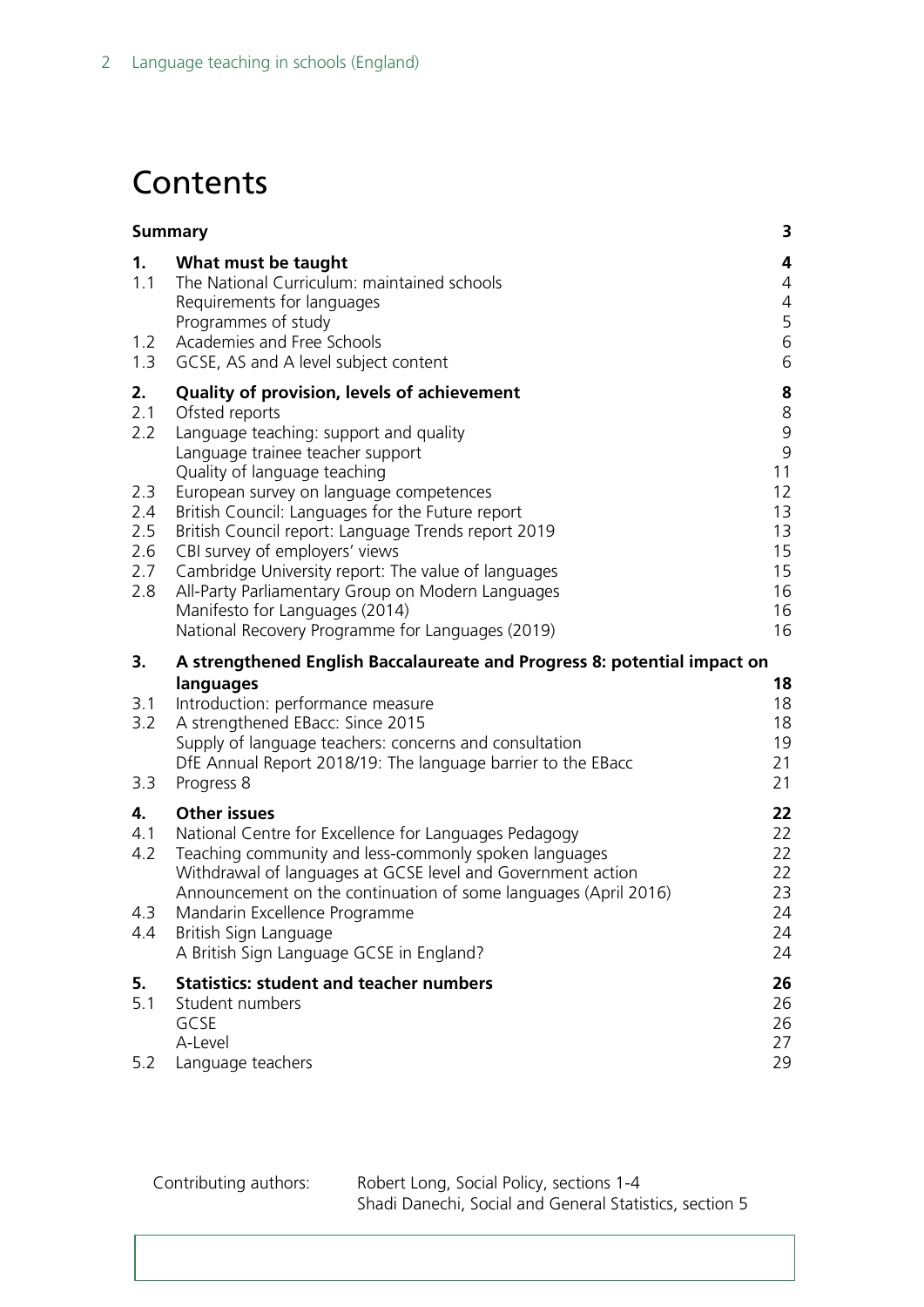# <span id="page-2-0"></span>Summary

Languages are a part of the National Curriculum in England from ages 7-14, with the requirements at Key Stage 3 specifying that a modern language is taught. Revised content for GCSE, AS and A level languages has been in place since September 2016.

Most pupils will be required to take a GCSE in a modern language under Government plans for the English Baccalaureate (EBacc) to be taken by 75% of year 10 pupils by September 2022, and 90% of pupils by 2025.

Ofsted reports have found important strengths in language teaching in English schools, alongside significant weaknesses. A 2015 report on Key Stage 3 identified modern languages classes as requiring significant improvement, particularly in light of the introduction of the strengthened EBacc.

The majority of schools teach one or more of French, German and Spanish, but the Government does not promote the teaching of particular languages. In 2015, concerns were raised about the withdrawal of GCSE and A level qualifications in lesser-taught languages such as Arabic, Japanese and Polish. Following discussions between the Government and exam boards, qualifications in many of these languages were retained.

Language learning in England is consistently poor when compared with foreign language learning in other countries, and there have been regular calls from industry and educational bodies for the levels of attainment to be raised.

This briefing relates to England only. It discusses the teaching of ancient and foreign languages, and does not include information on the teaching of English for students with another first language.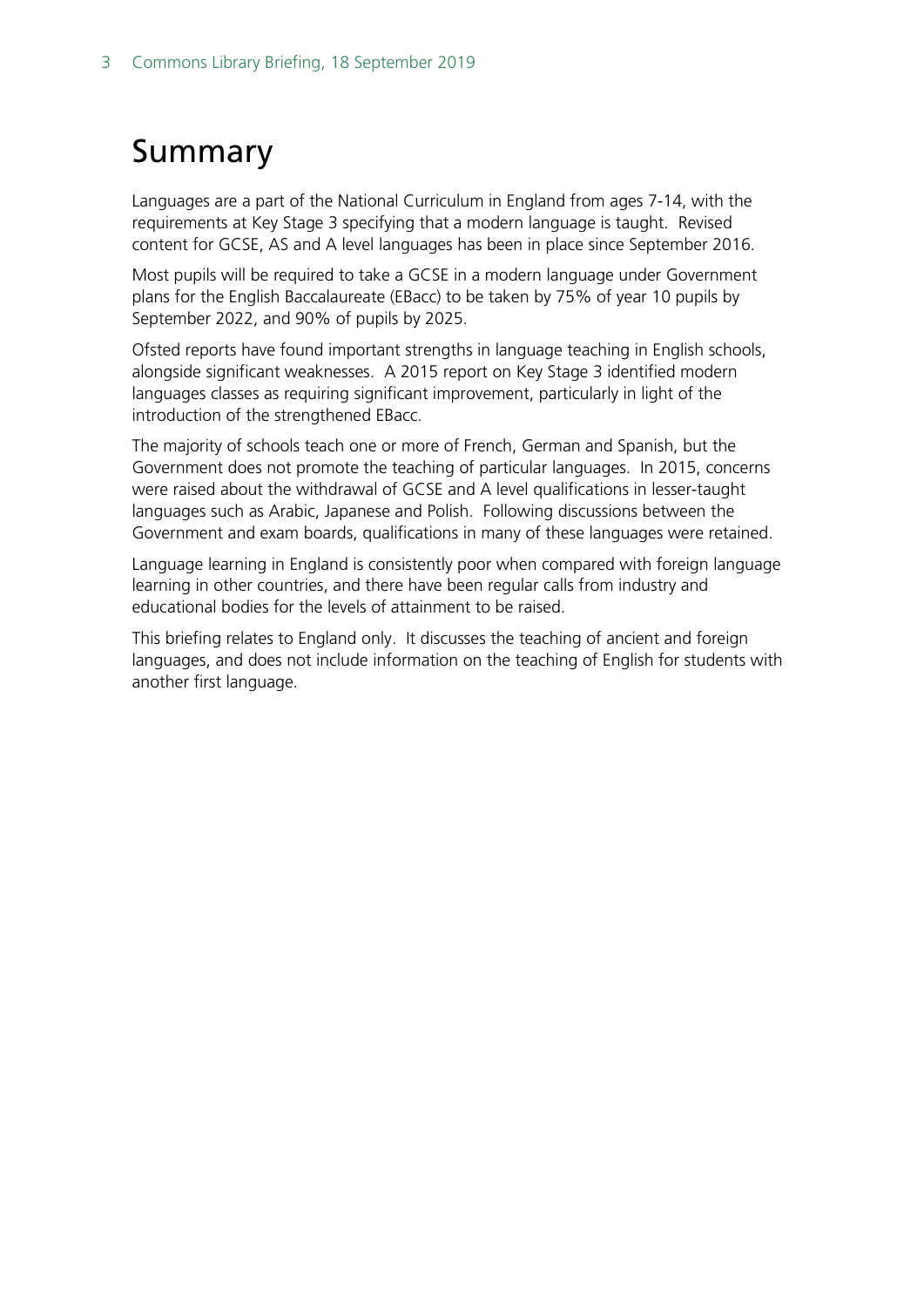# <span id="page-3-0"></span>1. What must be taught

### <span id="page-3-1"></span>1.1 The National Curriculum: maintained schools

#### <span id="page-3-2"></span>Requirements for languages

The National Curriculum must be taught in all local authority maintained schools in England (this requirement does not apply to academies and free schools – see section 1.2).

The National Curriculum [Framework](https://www.gov.uk/government/uploads/system/uploads/attachment_data/file/210969/NC_framework_document_-_FINAL.pdf) sets out that languages are required to be taught at Key Stages 2 and 3; that is, from ages 7-14. At Key Stage 2, the requirement is for a foreign language to be taught; at Key Stage 3 the requirement is specifically for a modern foreign language.

After the age of 14, all pupils in maintained schools have a statutory entitlement to provision in four 'entitlement areas', one of which is the study of a modern foreign language:

[The other entitlement areas] and [a] modern foreign language are not compulsory national curriculum subjects after the age of 14, but all pupils in maintained schools have a statutory entitlement to be able to study a subject in each of those four areas.

- 1. schools must provide access to a minimum of one course in each of the four entitlement areas
- 2. schools must provide the opportunity for pupils to take a course in all four areas, should they wish to do so
- 3. a course that meets the entitlement requirements must give pupils the opportunity to obtain an approved qualification.<sup>[1](#page-3-3)</sup>

At Key Stage 2 (ages 7-11), the Framework states:

Teaching may be of any modern or ancient foreign language and should focus on enabling pupils to make substantial progress in one language. The teaching should provide an appropriate balance of spoken and written language and should lay the foundations for further foreign language teaching at key stage 3.[2](#page-3-4)

At Key Stage 3 (ages 11-14):

Teaching may be of any modern foreign language and should build on the foundations of language learning laid at key stage 2, whether pupils continue with the same language or take up a new one.[3](#page-3-5)

Languages have been included on the curriculum at Key Stage 2 since September 2014. It was introduced as one of the changes made following the Coalition Government's National Curriculum review. The Library briefing on The School [Curriculum in England,](https://researchbriefings.parliament.uk/ResearchBriefing/Summary/SN06798) SN06798, provides background.

<span id="page-3-3"></span> <sup>1</sup> Department for Education, [The national curriculum in England: framework](https://www.gov.uk/government/uploads/system/uploads/attachment_data/file/210969/NC_framework_document_-_FINAL.pdf)  [document,](https://www.gov.uk/government/uploads/system/uploads/attachment_data/file/210969/NC_framework_document_-_FINAL.pdf) p7

<span id="page-3-5"></span><span id="page-3-4"></span><sup>2</sup> Ibid., p213

<sup>3</sup> Ibid., p215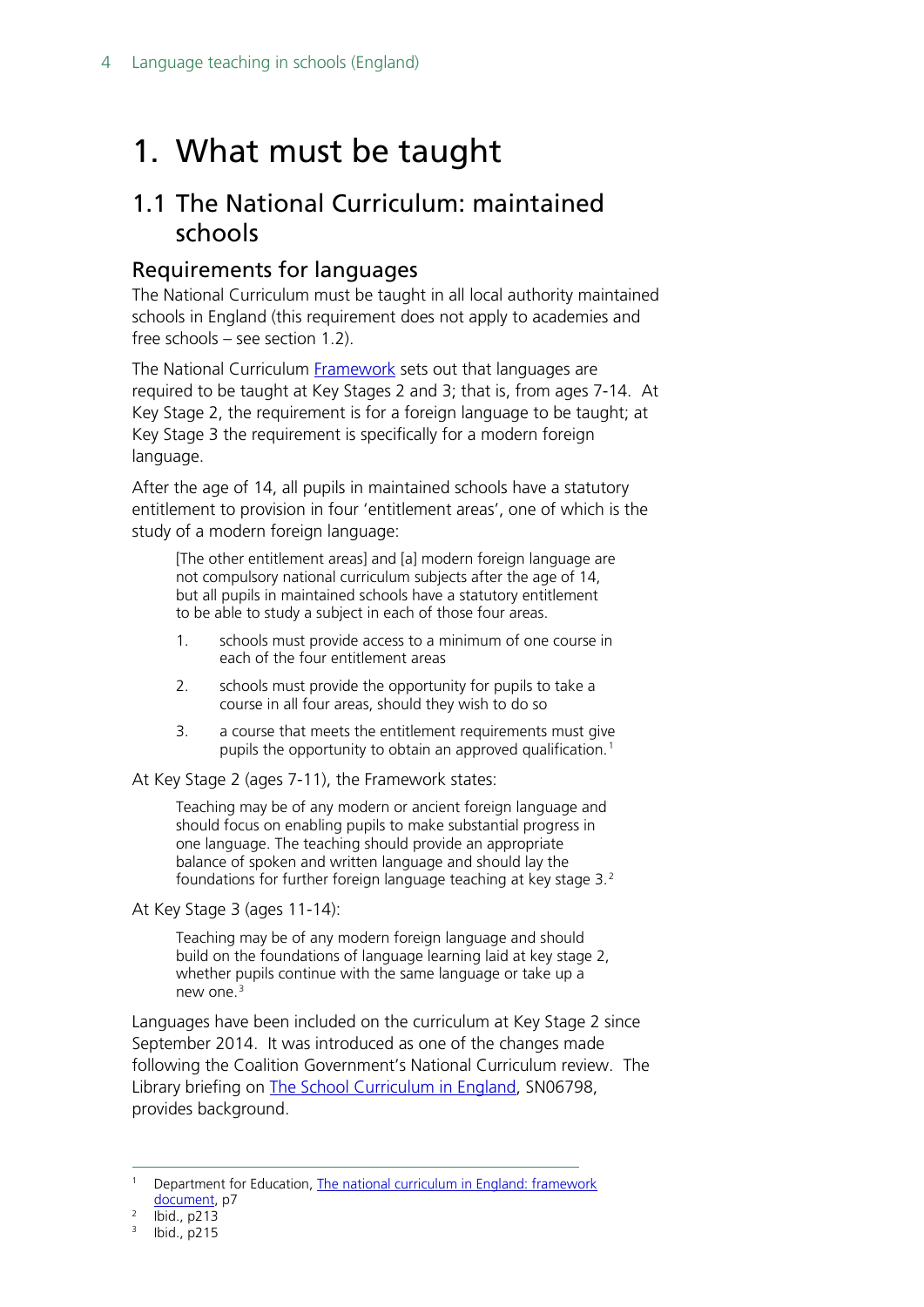#### <span id="page-4-0"></span>Programmes of study

[Programmes of study](https://www.gov.uk/government/publications/national-curriculum-in-england-languages-progammes-of-study/national-curriculum-in-england-languages-progammes-of-study) have been published for languages study at Key Stages 2 and 3.

The programme of study for Key Stage 2 states that:

Pupils should be taught to:

- 1. listen attentively to spoken language and show understanding by joining in and responding
- 2. explore the patterns and sounds of language through songs and rhymes and link the spelling, sound and meaning of words
- 3. engage in conversations; ask and answer questions; express opinions and respond to those of others; seek clarification and help\*
- 4. speak in sentences, using familiar vocabulary, phrases and basic language structures
- 5. develop accurate pronunciation and intonation so that others understand when they are reading aloud or using familiar words and phrases\*
- 6. present ideas and information orally to a range of audiences\*
- 7. read carefully and show understanding of words, phrases and simple writing
- 8. appreciate stories, songs, poems and rhymes in the language
- 9. broaden their vocabulary and develop their ability to understand new words that are introduced into familiar written material, including through using a dictionary
- 10. write phrases from memory, and adapt these to create new sentences, to express ideas clearly
- 11. describe people, places, things and actions orally\* and in writing
- 12. understand basic grammar appropriate to the language being studied, including (where relevant): feminine, masculine and neuter forms and the conjugation of highfrequency verbs; key features and patterns of the language; how to apply these, for instance, to build sentences; and how these differ from or are similar to English

The starred (\*) content above will not be applicable to ancient languages.<sup>[4](#page-4-1)</sup>

The programme of study for a modern foreign language at Key Stage 3 states that:

Pupils should be taught to:

#### **Grammar and vocabulary**

1. identify and use tenses or other structures which convey the present, past, and future as appropriate to the language being studied

<span id="page-4-1"></span> <sup>4</sup> Department for Education, [National curriculum in England: languages programmes](https://www.gov.uk/government/publications/national-curriculum-in-england-languages-progammes-of-study/national-curriculum-in-england-languages-progammes-of-study)  [of study,](https://www.gov.uk/government/publications/national-curriculum-in-england-languages-progammes-of-study/national-curriculum-in-england-languages-progammes-of-study) 11 September 2013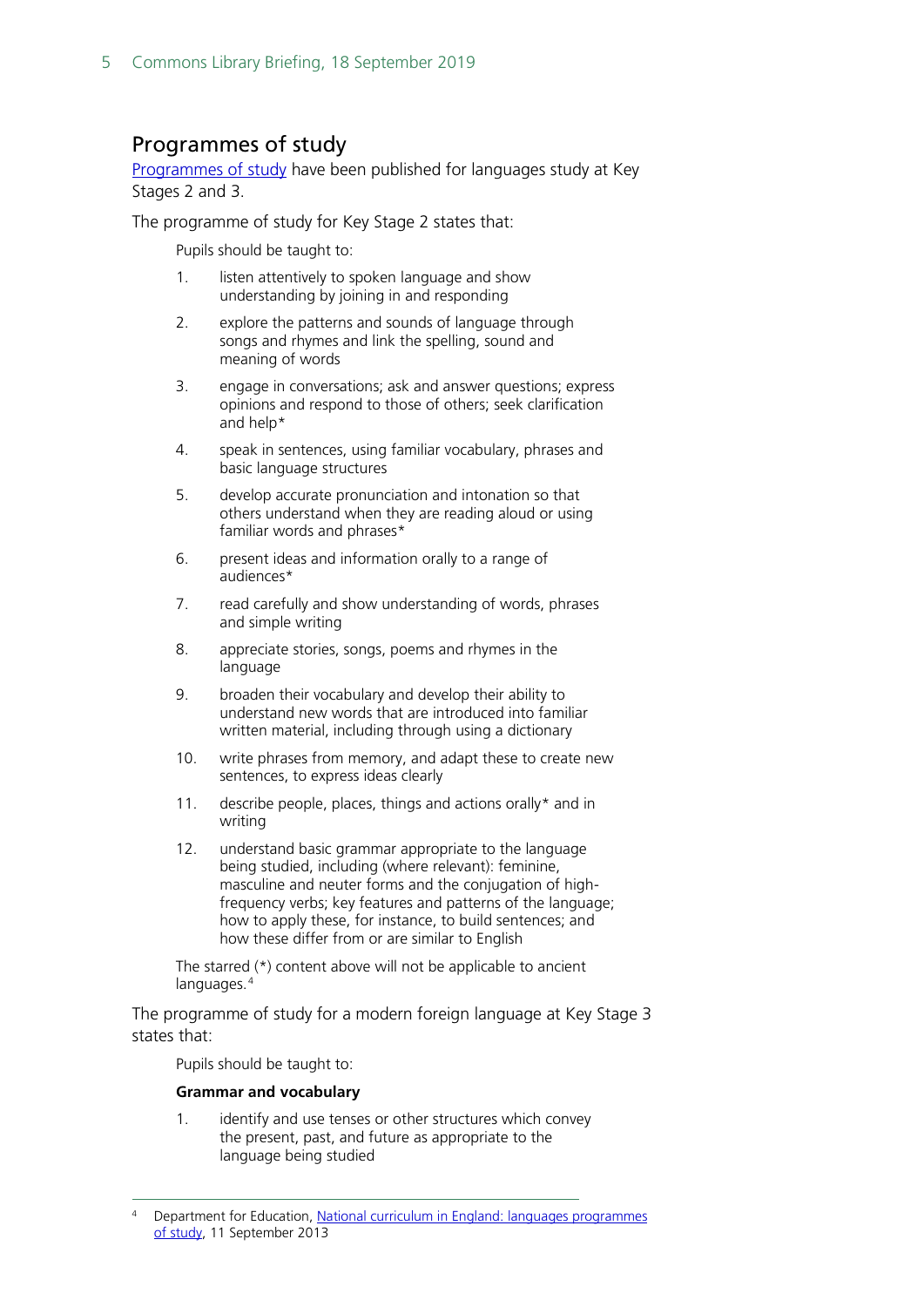- 2. use and manipulate a variety of key grammatical structures and patterns, including voices and moods, as appropriate
- 3. develop and use a wide-ranging and deepening vocabulary that goes beyond their immediate needs and interests, allowing them to give and justify opinions and take part in discussion about wider issues
- 4. use accurate grammar, spelling and punctuation

#### **Linguistic competence**

- 1. listen to a variety of forms of spoken language to obtain information and respond appropriately
- 2. transcribe words and short sentences that they hear with increasing accuracy
- 3. initiate and develop conversations, coping with unfamiliar language and unexpected responses, making use of important social conventions such as formal modes of address
- 4. express and develop ideas clearly and with increasing accuracy, both orally and in writing
- 5. speak coherently and confidently, with increasingly accurate pronunciation and intonation
- 6. read and show comprehension of original and adapted materials from a range of different sources, understanding the purpose, important ideas and details, and provide an accurate English translation of short, suitable material
- 7. read literary texts in the language [such as stories, songs, poems and letters] to stimulate ideas, develop creative expression and expand understanding of the language and culture
- 8. write prose using an increasingly wide range of grammar and vocabulary, write creatively to express their own ideas and opinions, and translate short written text accurately into the foreign language<sup>[5](#page-5-2)</sup>

## <span id="page-5-0"></span>1.2 Academies and Free Schools

Academies and free schools, which make up a majority of the secondary schools in England, do not have to teach the National Curriculum, although in practice many follow it at least in part. They are, however, required to provide a broad and balanced curriculum.

## <span id="page-5-1"></span>1.3 GCSE, AS and A level subject content

The Coalition Government undertook significant reforms to GCSEs and A levels, which are continuing under the Conservative Government. Full background is available in the Library briefing **GCSE, AS and A Level** [reform,](http://researchbriefings.parliament.uk/ResearchBriefing/Summary/SN06962) SN06962.

The reforms included consultations on revised GCSE subject content and assessment objectives in both ancient and modern foreign languages, taught from September 2016:

<span id="page-5-2"></span> <sup>5</sup> Department for Education, [National curriculum in England: languages programmes](https://www.gov.uk/government/publications/national-curriculum-in-england-languages-progammes-of-study/national-curriculum-in-england-languages-progammes-of-study)  [of study,](https://www.gov.uk/government/publications/national-curriculum-in-england-languages-progammes-of-study/national-curriculum-in-england-languages-progammes-of-study) 11 September 2013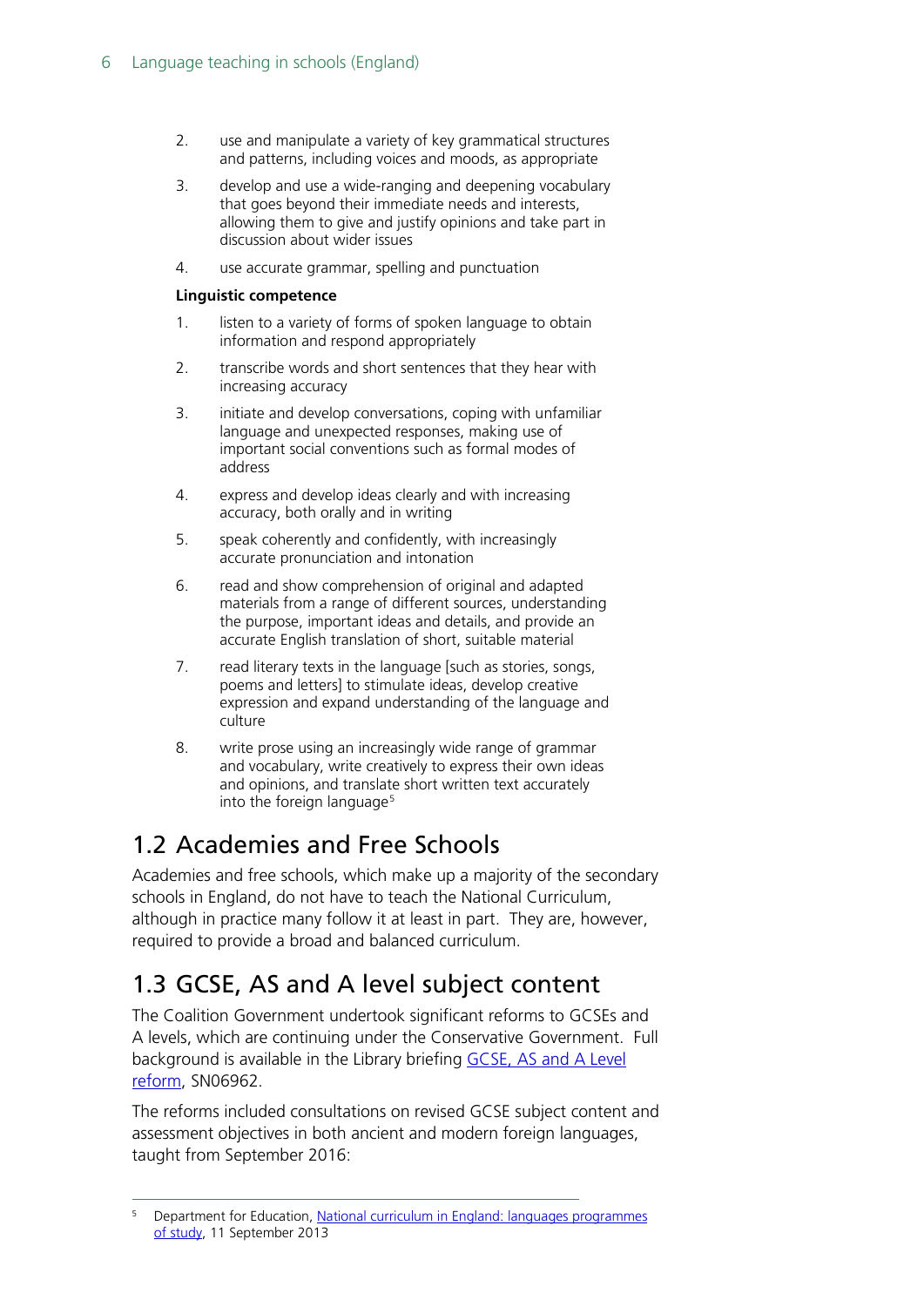[GCSE ancient](https://www.gov.uk/government/publications/gcse-ancient-foreign-languages) languages [GCSE modern foreign languages](https://www.gov.uk/government/publications/gcse-modern-foreign-languages)

Similar consultations have taken place to produce reformed subject content for AS and A level ancient and modern foreign languages, also to be taught from September 2016:

[GCE AS and A level ancient languages](https://www.gov.uk/government/publications/gce-as-and-a-level-ancient-languages) [GCE AS and A level modern foreign languages](https://www.gov.uk/government/publications/gce-as-and-a-level-modern-foreign-languages)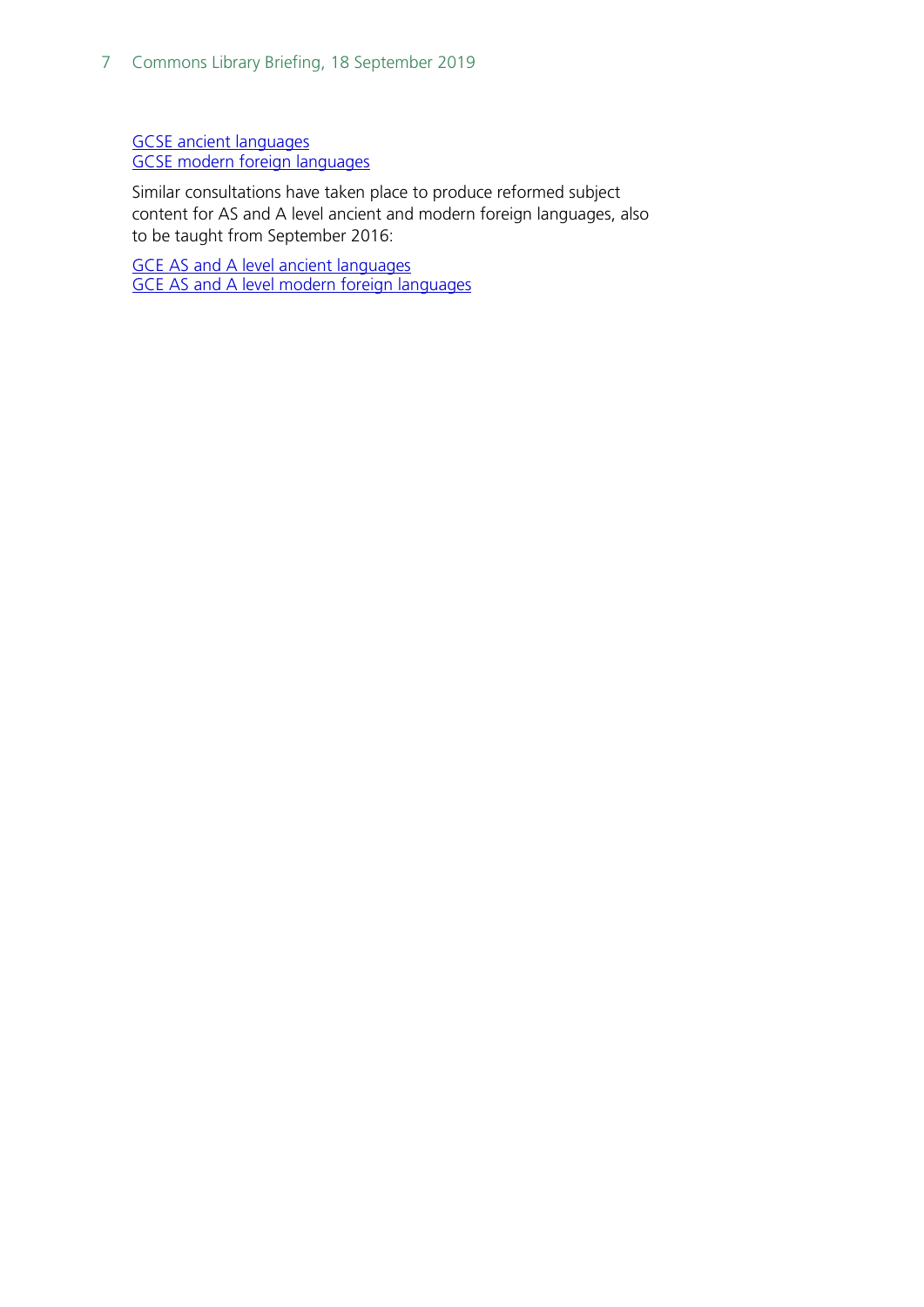# <span id="page-7-0"></span>2. Quality of provision, levels of achievement

### <span id="page-7-1"></span>2.1 Ofsted reports

In January 2011, Ofsted published a report on modern languages provision from 2007-2010, [Modern languages: achievement and](https://www.gov.uk/government/uploads/system/uploads/attachment_data/file/413782/Modern_languages_achievement_and_challenge_2007-2010.pdf)  [challenge.](https://www.gov.uk/government/uploads/system/uploads/attachment_data/file/413782/Modern_languages_achievement_and_challenge_2007-2010.pdf)

The report's key findings included that:

At primary level:

- Achievement was good or outstanding in just under six out of ten of the primary schools visited;
- Teaching was good in two thirds of the lessons observed. Despite some occasional shortcomings in pronunciation and intonation, primary teachers' subject knowledge and their teaching methods were predominantly good;
- Senior leaders were very committed to introducing modern languages into primary schools. Weaknesses lay in assessment, and the monitoring and evaluation of provision, often because leaders did not feel competent enough to judge language provision.

At secondary level and post-16:

- The overall progress made by students at Key Stages 3 and 4 was good or outstanding in over half of the lessons observed. However, there were weaknesses in "too many" lessons, particularly in speaking, listening and reading in modern languages.
- In many of the secondary schools visited, opportunities for students to listen to and communicate in the target language were often limited by many teachers' unpreparedness to use it.
- Despite declining numbers choosing foreign languages generally, in the specialist language colleges visited, numbers remained high. In half of the 28 specialist language colleges visited, the curriculum was judged to be outstanding.
- Most secondary students had positive attitudes to learning languages despite low take-up in Key Stage 4. Their intercultural understanding, however, was weak in the majority of the schools visited because they did not have good opportunities to develop it.
- Teaching in Key Stage 4 was focused on achieving good examination results, but this did not always prepare students sufficiently for study at a more advanced level, post-16.
- Most of the secondary schools visited had not yet modified their Year 7 curriculum or adapted their teaching of languages to build on the increasing amount of work being undertaken in primary schools.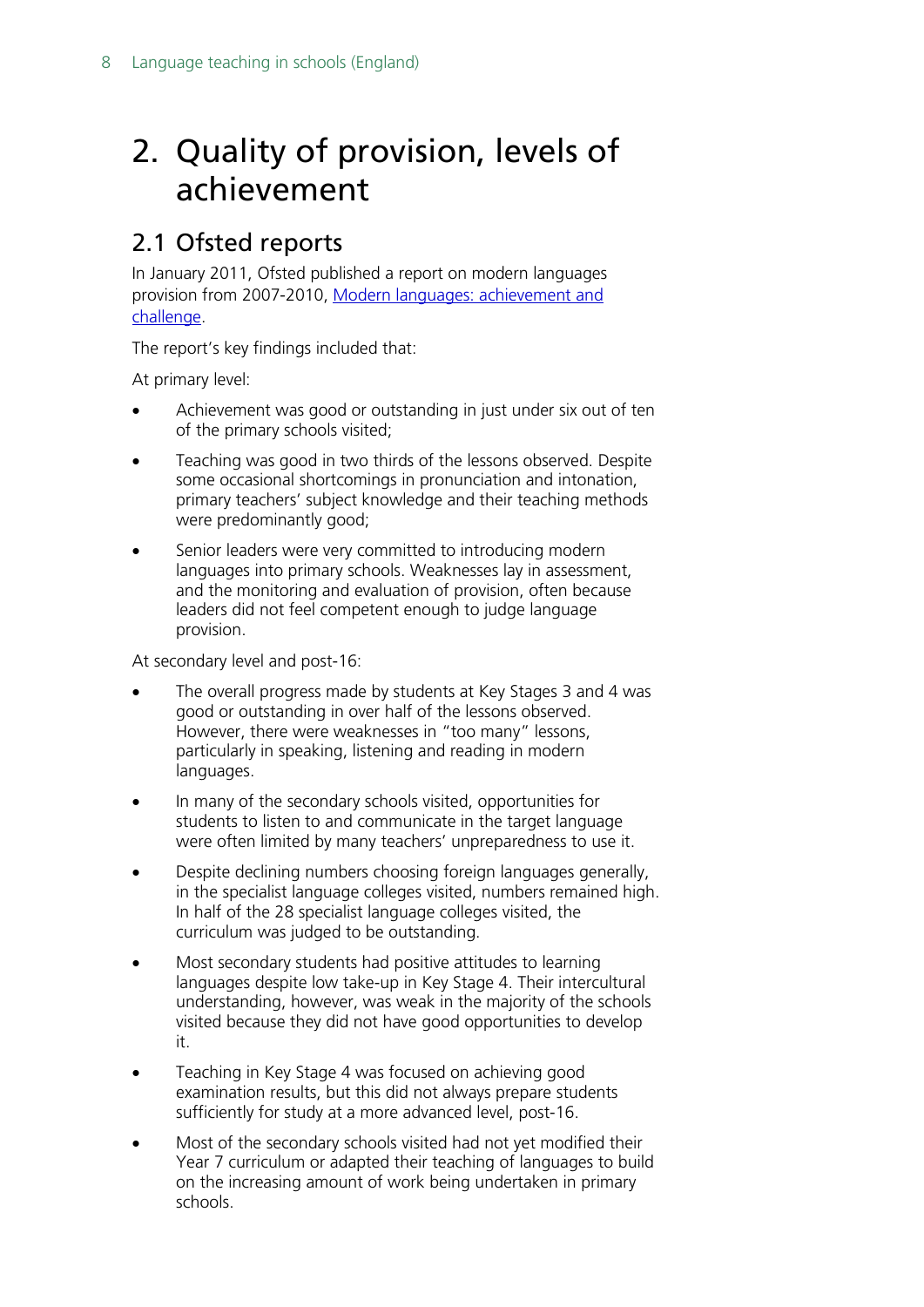• Teaching and learning were good in most of the post-16 providers visited, and the relatively small numbers of students on modern language courses achieved well.<sup>[6](#page-8-2)</sup>

In September 2015, Ofsted published a report on [Key Stage 3: the](https://www.gov.uk/government/uploads/system/uploads/attachment_data/file/459830/Key_Stage_3_the_wasted_years.pdf)  [wasted years?,](https://www.gov.uk/government/uploads/system/uploads/attachment_data/file/459830/Key_Stage_3_the_wasted_years.pdf) which was critical of several aspects of education at KS3, including modern foreign languages (emphasis in original):

Inspectors observed MFL, history and geography lessons at Key Stage 3 in 51 routine inspections carried out during June and July 2015. Inspectors reported significant weaknesses in all three subjects. Too often, inspectors found teaching that failed to challenge and engage pupils. Additionally, low-level disruption in some of these lessons, particularly in MFL, had a detrimental impact on the pupils' learning. **Achievement was not good enough in just under half of the MFL classes observed, twofifths of the history classes and one third of the geography classes**.

It is no surprise, therefore, that there is low take-up in these subjects at GCSE. Some pupils told inspectors that they were not taking these [English Baccalaureate] EBacc subjects at Key Stage 4 because they did not enjoy them or had found them difficult at Key Stage 3, particularly MFL. A small number made an explicit link between their choices and the quality of teaching that they had received at Key Stage 3. **This is a serious concern given the government's ambition for all pupils starting Year 7 in September 2015 to take the EBacc subjects when they reach their GCSEs in 2020**. Improving the Key Stage 3 provision in these subjects will be crucial to raising the EBacc success rate in the coming years.<sup>[7](#page-8-3)</sup>

The English Baccalaureate (EBacc) is discussed in more detail in section 3 of this briefing.

In May 2016, Ofsted published findings on [Foreign languages and](https://www.gov.uk/government/publications/foreign-languages-and-science-provision-in-primary-schools)  [science provision in primary schools](https://www.gov.uk/government/publications/foreign-languages-and-science-provision-in-primary-schools) that raised concerns about the amount of time dedicated to languages at primary level, the amount of teaching expertise available, and the poor engagement with secondary schools as children moved on.<sup>[8](#page-8-4)</sup>

# <span id="page-8-0"></span>2.2 Language teaching: support and quality

#### <span id="page-8-1"></span>Language trainee teacher support

Eligible non-salaried trainee teachers on postgraduate programmes may qualify for a training bursary – an incentive payment designed to attract highly-qualified trainees in shortage subject areas, such as languages.

The Department for Education's ['Get Into Teaching'](https://getintoteaching.education.gov.uk/explore-my-options/teach-languages) website provides information on teaching languages and the support available. [Subject](https://getintoteaching.education.gov.uk/subject-knowledge-enhancement-ske-courses)  [knowledge enhancement](https://getintoteaching.education.gov.uk/subject-knowledge-enhancement-ske-courses) (SKE) courses provide support for students to build up their subject knowledge. SKE courses are fully funded and

<span id="page-8-3"></span><span id="page-8-2"></span> $6$  Ibid., p6-7

<sup>7</sup> Ofsted, [Key Stage 3: the wasted years?,](https://www.gov.uk/government/publications/key-stage-3-the-wasted-years) September 2015, p5. Summary of findings available at Ofsted, [Too many students let down in early stages of secondary school,](https://www.gov.uk/government/news/too-many-students-let-down-in-early-stages-of-secondary-school) 10 September 2015

<span id="page-8-4"></span><sup>8</sup> Ofsted, [Foreign languages and science provision in primary schools,](https://www.gov.uk/government/publications/foreign-languages-and-science-provision-in-primary-schools) 19 May 2016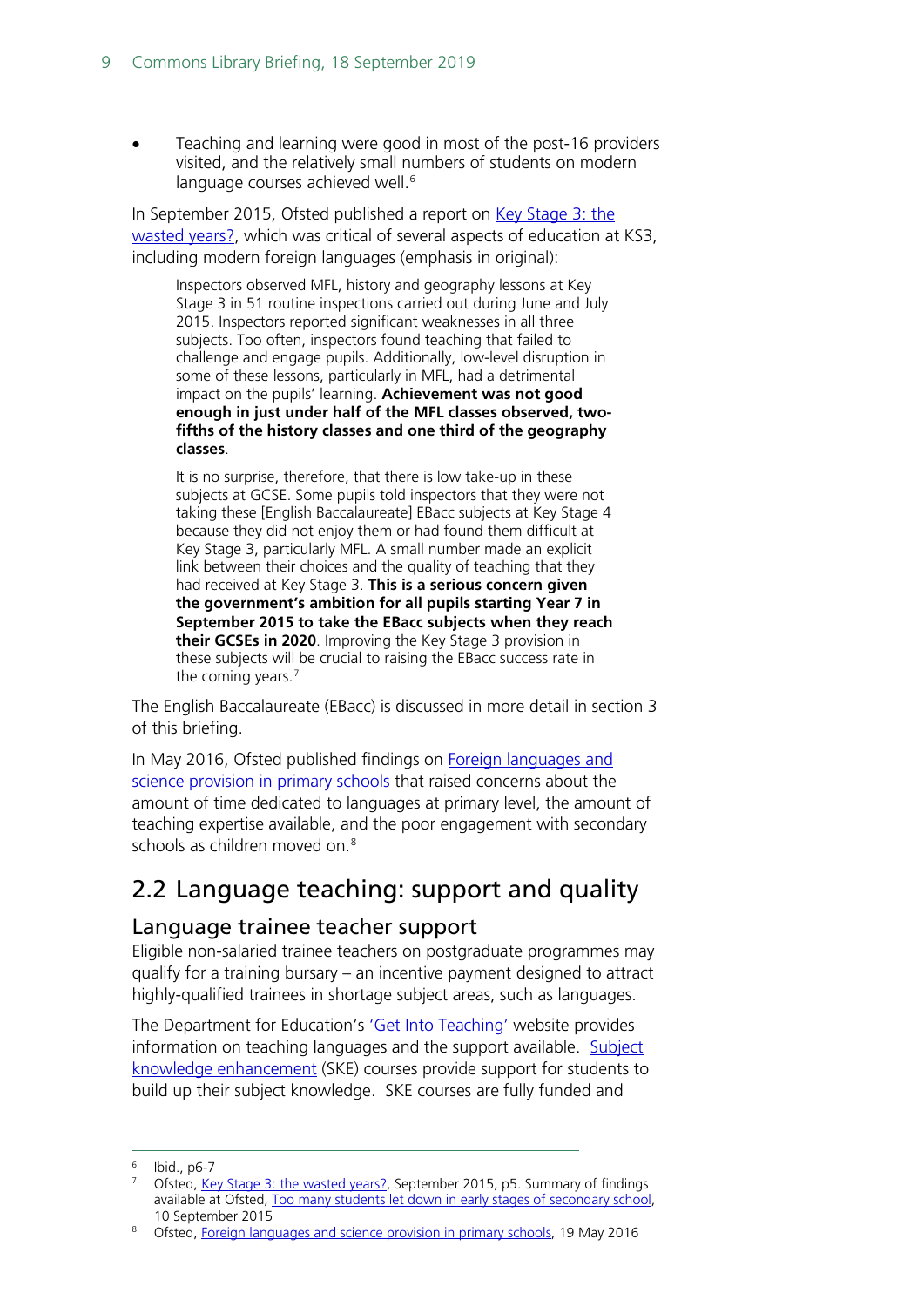students may be eligible for a training bursary of up to £5,600 to support them during the course.

[Bursaries](https://getintoteaching.education.gov.uk/explore-my-options/funding-for-training-to-teach-languages) are also available for trainee language teachers. Languages are amongst the highest priority subjects (only maths attracts higher funding support), with bursaries of up to £26,000, and scholarships of £28,000 potentially available depending on the qualifications of the applicant.<sup>[9](#page-9-0)</sup>

Bursaries are available to train to teach modern foreign languages, community languages and ancient languages including Latin and Ancient Greek. Classics courses where the majority of the course is in an ancient language are also eligible, while other classics courses are eligible for the history bursary. Trainees do not need to apply for a bursary – if they meet the eligibility criteria, payments will start when they begin their course. Broader background on support for trainee teachers is available in the Library briefing [Initial teacher training in](http://researchbriefings.parliament.uk/ResearchBriefing/Summary/SN06710)  [England,](http://researchbriefings.parliament.uk/ResearchBriefing/Summary/SN06710) SN06710.

The Schools Minister gave the following overview of Government policy in response to a [Parliamentary Question](https://www.parliament.uk/written-questions-answers-statements/written-question/commons/2018-01-16/123110) in January 2018:

The Government offers financial incentives, including scholarships and tax-free bursaries, for trainee teachers. These are typically worth up to £26,000 for trainees in priority subjects, including modern foreign languages (MFL). The Department has also developed a number of measures to encourage more MFL specialists into initial teacher training (ITT). These include targeted marketing campaigns, providing support to potential ITT applicants across priority subjects to increase the proportion of successful applications; and providing seed funding to higher education institutions to develop an offer for languages degree students to opt-in to complete qualified teacher status alongside their undergraduate degree.

The Department has developed programmes including the 'Teacher Subject Specialism Training' (TSST), to attract existing teachers into MFL. TSST aims to enhance the MFL expertise of current teachers and provide more targeted support to help returning teachers and career changers into the profession.

The Department is creating expert hubs for languages that will share best practice in pedagogy among schools. These hubs will improve access to high quality, modern MFL teaching. Further details will be announced in due course.[10](#page-9-1)

The DfE has published information on the Teacher Subject Specialism [Training](https://www.gov.uk/guidance/teacher-subject-specialism-training-courses) mentioned by the Minister. The training is free, and is intended to improve the subject knowledge of non-specialist teachers and returning teachers:

In addition to non-specialists and returning teachers, teacher subject specialism training in modern foreign languages (MFL) also targets specialist MFL teachers who are not currently teaching MFL but who need refresher training, to enable a move back to an MFL role. This training could also be of benefit to

<span id="page-9-0"></span> <sup>9</sup> Department for Education Get Into Teaching, [Bursaries and funding](https://getintoteaching.education.gov.uk/bursaries-and-funding) [accessed 28 August 2018]

<span id="page-9-1"></span>[PQ 123110, 24 January 2018](https://www.parliament.uk/written-questions-answers-statements/written-question/commons/2018-01-16/123110)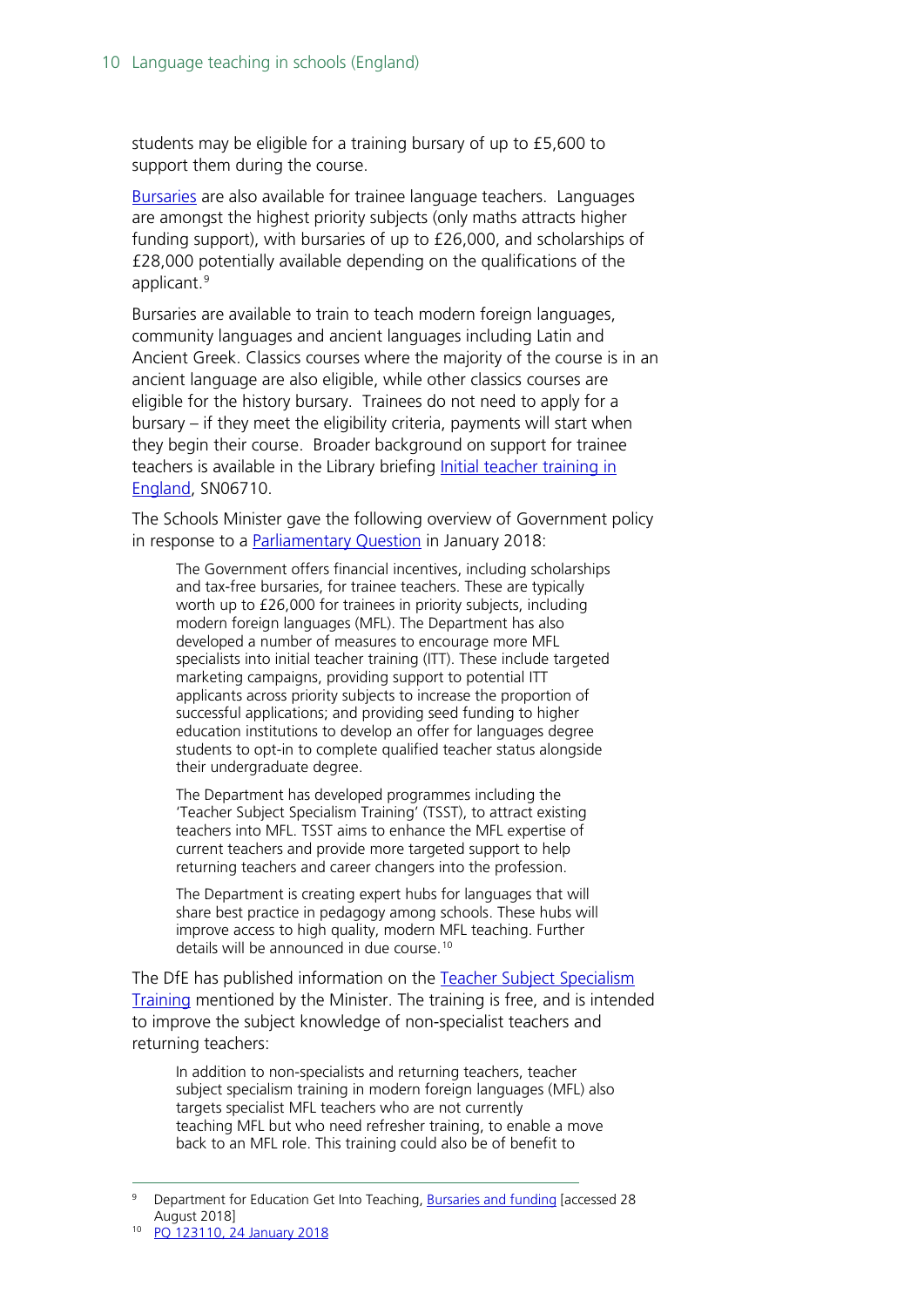teachers who may be able to teach a second language in addition to their specialist subject. Eligible participants for this include:

- teachers not currently teaching MFL with post A level MFL qualifications
- teachers not currently teaching MFL who have good A level qualifications
- teachers not teaching MFL who are native/ near native speakers
- non-specialist teachers currently teaching MFL in addition to their specialist subject
- specialist MFL teachers who are not currently teaching MFL and who need refresher training to enable a move back to an MFL role
- specialist MFL teachers who have the capacity to teach a new language in addition to their language specialism
- teachers who are looking to return to the profession
- overseas trained teachers

#### <span id="page-10-0"></span>Quality of language teaching

As noted in section 2.1, the [2011 Ofsted report](https://www.gov.uk/government/uploads/system/uploads/attachment_data/file/413782/Modern_languages_achievement_and_challenge_2007-2010.pdf) identified good teaching in two thirds of the lessons observed in primary school, with primary teachers' subject knowledge and their teaching methods described as predominantly good. Some weaknesses lay in the assessment, and the monitoring and evaluation of provision, often because school leaders did not feel competent enough to judge language provision. The [2011 report](https://www.gov.uk/government/uploads/system/uploads/attachment_data/file/413782/Modern_languages_achievement_and_challenge_2007-2010.pdf) stated that in many of the secondary schools visited, opportunities for students to listen to and communicate in the target language were often limited by many teachers' unpreparedness to use it, and that teaching in Key Stage 4 was focused on achieving good examination results, but this did not always prepare students sufficiently for study at a more advanced level, post-16. However, teaching and learning were good in most of the post-16 providers visited, and the relatively small numbers of students on modern language courses achieved well.<sup>[11](#page-10-1)</sup>

The September 2015 Ofsted report on [Key Stage 3: the wasted years?](https://www.gov.uk/government/uploads/system/uploads/attachment_data/file/459830/Key_Stage_3_the_wasted_years.pdf) identified language teaching that failed to challenge and engage pupils at KS3 as a particular concern.<sup>[12](#page-10-2)</sup>

In the House of Lords [debate](http://www.publications.parliament.uk/pa/ld201415/ldhansrd/text/150126-0001.htm#15012613000051) on progress in teaching foreign languages in schools in January 2015, Baroness Coussins raised concerns about the assessment of language teaching in schools:

**Baroness Coussins (CB):** My Lords, the Question is about progress. The problem is that we have no real idea about that, because there is no benchmark either to help schools to interpret the national curriculum guidelines consistently, or for pupils to know what level of competence they should achieve at the end of each key stage. Will the Minister agree to consider introducing a

<span id="page-10-2"></span><span id="page-10-1"></span><sup>11</sup> Ofsted, [Modern languages: achievement and challenge 2007-10,](https://www.gov.uk/government/uploads/system/uploads/attachment_data/file/413782/Modern_languages_achievement_and_challenge_2007-2010.pdf) January 2011

<sup>12</sup> Ofsted, [Key Stage 3: the wasted years?,](https://www.gov.uk/government/publications/key-stage-3-the-wasted-years) September 2015, p5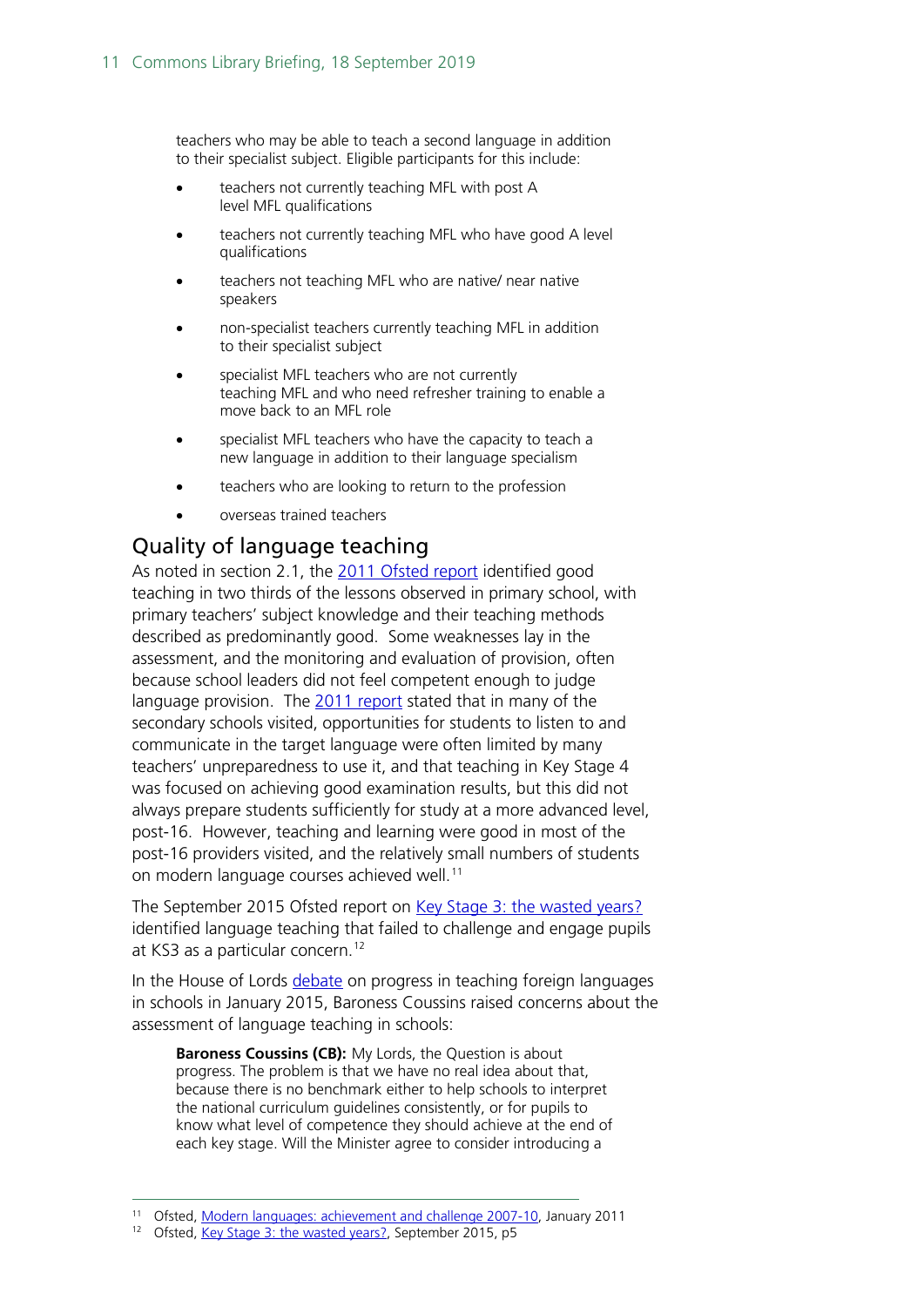light-touch measure for progress linked to the Common European Framework and apply it to all key stages?

**Lord Nash:** In April last year, we published a set of key principles for assessment, produced as a result of consultation on accountability. We also announced last May a new package of pupil assessment methods developed by teachers for their fellow teachers. Schools are able to develop whatever methodology of assessment they like. However, I will take note of what the noble Baroness says and look at that further.

[…]

**Baroness Donaghy (Lab):** My Lords, the Minister will be aware that I have expressed concern in the past about the changes in teacher education and the increasing difficulty of national planning. In view of the shortage of language teachers, does he envisage a situation where there will be a complete shortage of language teachers in certain parts of the country, and how does he plan to rebalance this particular problem? Will he speak to the university colleges of education and the church colleges about the importance of teacher education?

**Lord Nash:** I agree entirely with the noble Baroness about the importance of the matter. More than 1,800 places for modern language teacher trainees are allocated for 2015-16, which is an increase of 4%. As I say, we have substantially increased the bursaries, which were brought in for language teachers by this Government.<sup>[13](#page-11-1)</sup>

### <span id="page-11-0"></span>2.3 European survey on language competences

In February 2013, the final report of the European Commission's European Survey on Language Competences, undertaken in England by the National Foundation for Educational Research on behalf of the Department for Education, was published. The [report](https://www.gov.uk/government/publications/european-survey-on-language-competences-language-proficiency-in-england) stated that "across skills and languages, England's performance did not compare well with the global average."<sup>14</sup> A previous BBC [report](http://www.bbc.co.uk/news/education-18531751) on the survey drew attention to some key findings:

[The report] said England was bottom in reading, writing and listening in the main foreign language taught - French for English pupils - while pupils started learning a language later than average and were taught for fewer hours a week than average.

It also found only 1% of foreign language students in England were able to follow complex speech. This compared with a Europe average of 30%.[15](#page-11-3)

Referring to the survey in a House of Lords [debate](http://www.publications.parliament.uk/pa/ld201415/ldhansrd/text/150126-0001.htm#15012613000051) on foreign languages in January 2015, the Schools Minister Lord Nash stated that:

We do feel that we need to redress the situation in languages. The European Survey on Language Competences in 2012 showed

<span id="page-11-1"></span> <sup>13</sup> [HL Deb 26 Jan 2015 c9-](http://www.publications.parliament.uk/pa/ld201415/ldhansrd/text/150126-0001.htm#15012613000051)10

<span id="page-11-2"></span><sup>14</sup> National Foundation for Educational Research, European Survey on Language [Competencies: Language Proficiency in England,](https://www.gov.uk/government/uploads/system/uploads/attachment_data/file/219649/DfE-RR278.pdf) February 2013, p18

<span id="page-11-3"></span><sup>&</sup>lt;sup>15</sup> BBC News, [Pupils in England worst for using languages independently,](http://www.bbc.co.uk/news/education-18531751) 21 June 2012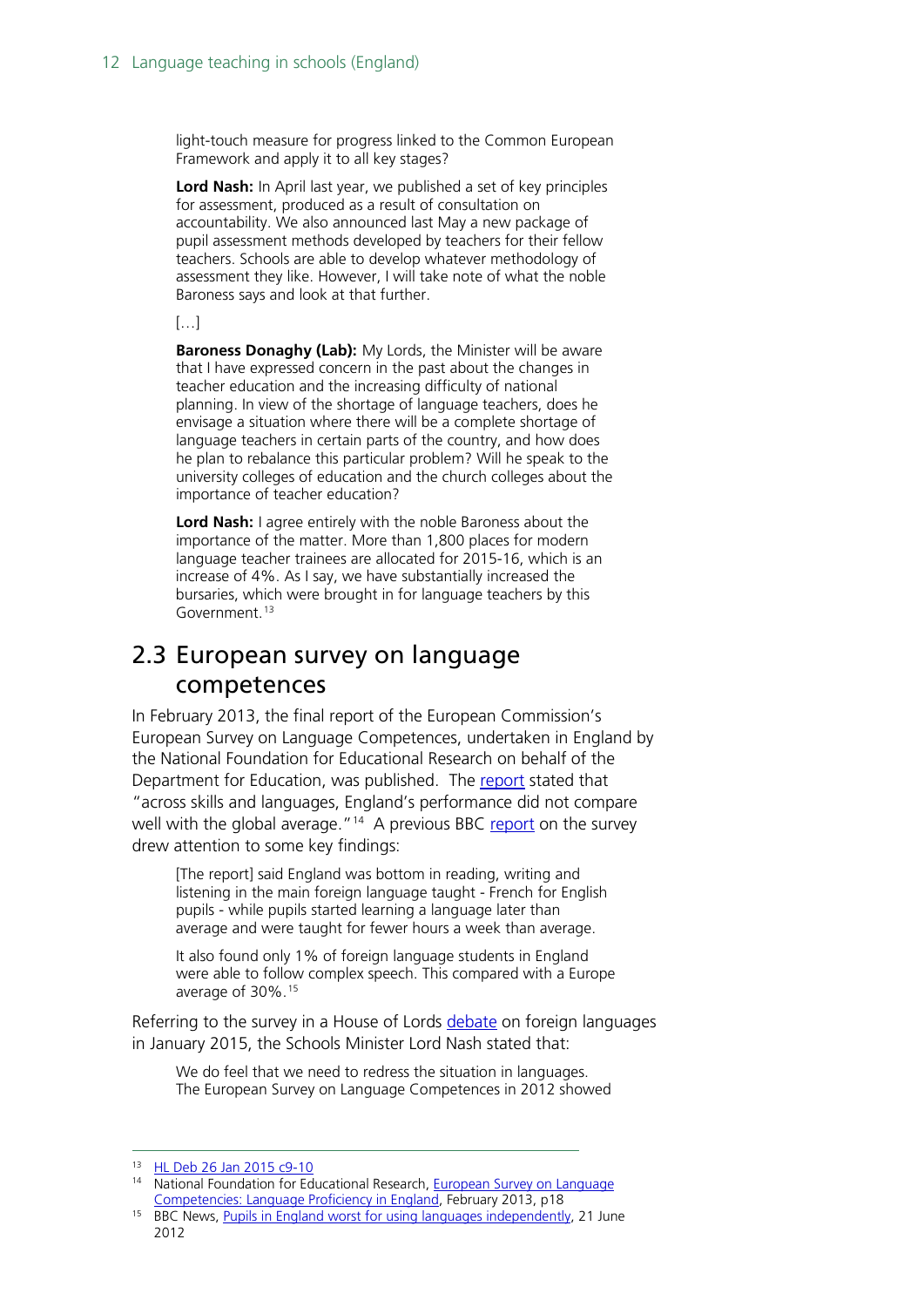us that our 2011 GCSE students were the worst at languages across all the countries surveyed.<sup>[16](#page-12-2)</sup>

### <span id="page-12-0"></span>2.4 British Council: Languages for the Future report

In November 2013 the British Council published its Languages for the [Future](http://www.britishcouncil.org/organisation/policy-insight-research/research/languages-future) report, which identified what it considered to be the ten most important languages for Britain's future, considering the impact on trade, security and influence. The Council's report stated that "the need for the UK to improve its capability in languages is incontestable,"[17](#page-12-3) and that the low level of proficiency in foreign languages in the UK posed a variety of problems:

This report argues that, while millions of people around the world are learning English, the UK has fallen behind by not devoting sufficient time, resources and effort to language learning.

The resulting language deficit, if not tackled, is a threat to our competitiveness, influence and standing in the world, as well as to our citizens' ability to play a meaningful role in the global economy and an increasingly networked and interconnected world<sup>[18](#page-12-4)</sup>

[An update](https://www.britishcouncil.org/organisation/policy-insight-research/languages-future-2017) to the original report was published in 2017. The report cited Spanish, Mandarin, French, Arabic, and German as the most important languages to learn, with Italian, Dutch, Portuguese, Japanese, and Russian also seen as important.[19](#page-12-5)

## <span id="page-12-1"></span>2.5 British Council report: Language Trends report 2019

The British Council's annual [Language Trends report](https://www.britishcouncil.org/research-policy-insight/research-reports/language-trends-2019) in 2019 focused on the take-up of languages in schools, and the priority – in particular the time – given to language teaching. The report also highlighted concerns about the difficulty (real and perceived) of reformed languages GCSEs,<sup>[20](#page-12-6)</sup> and about the lower likelihood of disadvantaged students studying languages. The report found:

- A large majority of teachers (71 per cent at state secondary schools and 64 per cent at independent schools) said they were concerned about the content of language exams
- Concerns about the difficulty of these exams were described by the Council as "in addition to the long-term problem of the perception of languages as a difficult subject - one of the reasons for the ongoing decline in exam entry numbers"
- Worries that the revisions to the syllabus have had a disproportionate impact on lower attaining pupils, with 84 per

<sup>16</sup> [HL Deb 26 Jan 2015 c9](http://www.publications.parliament.uk/pa/ld201415/ldhansrd/text/150126-0001.htm#15012613000051)

<span id="page-12-3"></span><span id="page-12-2"></span><sup>17</sup> British Council, Languages for the Future: Which languages the UK needs most and [why,](http://www.britishcouncil.org/sites/britishcouncil.uk2/files/languages-for-the-future-report-v3.pdf) November 2013, p6

<span id="page-12-4"></span><sup>18</sup> Ibid., p19

<span id="page-12-5"></span><sup>&</sup>lt;sup>19</sup> British Council, Languages for the Future: The foreign languages the United [Kingdom needs to become a truly global nation,](https://www.britishcouncil.org/organisation/policy-insight-research/languages-future-2017) November 2017, p4

<span id="page-12-6"></span><sup>&</sup>lt;sup>20</sup> For wider discussion of the GCSE reforms, see the House of Commons Library briefing, [GCSE, AS and A level reform,](https://researchbriefings.parliament.uk/ResearchBriefing/Summary/SN06962) March 2017, SN 6962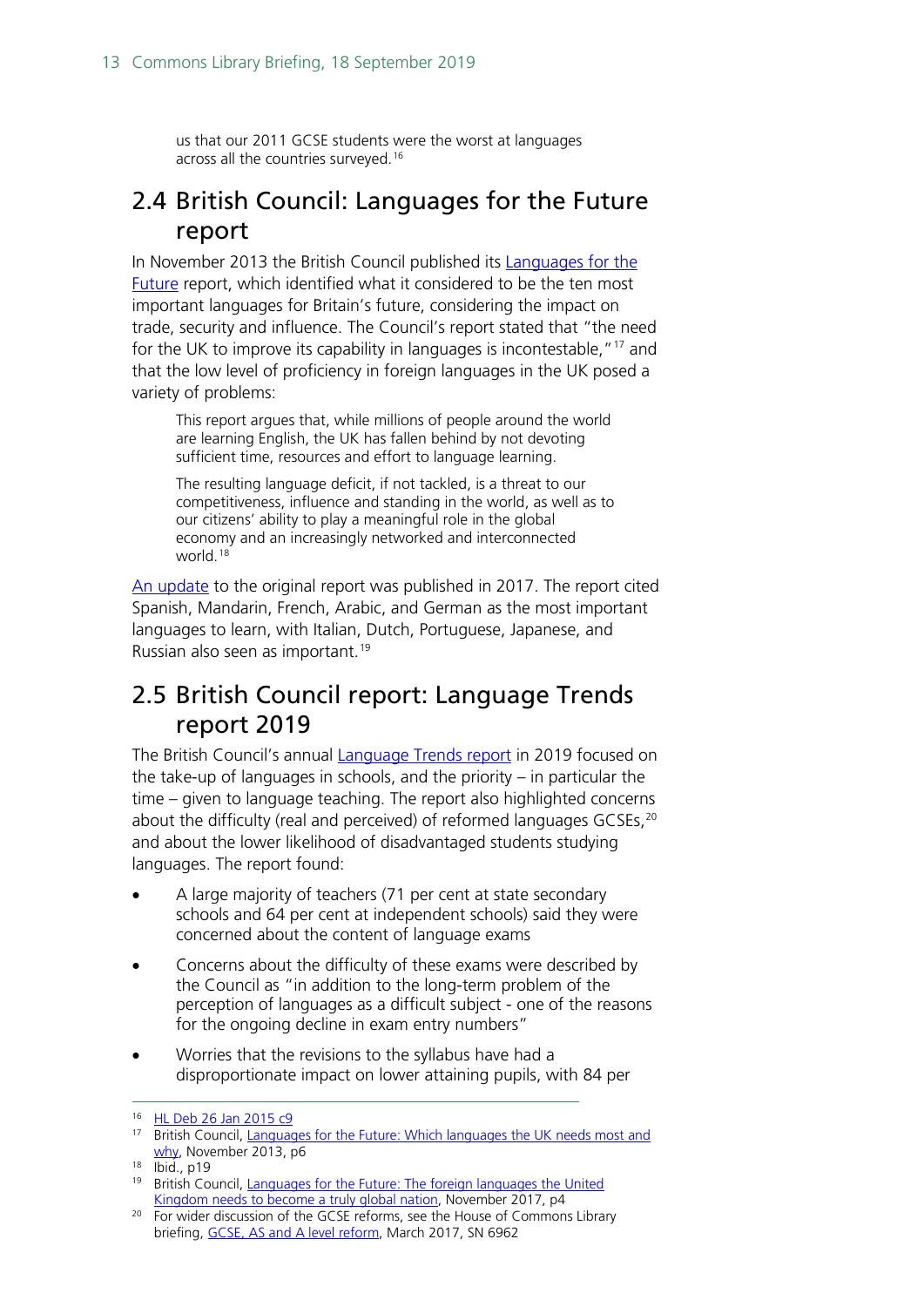cent of state schools (70 per cent of independent schools) saying these pupils are now less likely to take a language than three years ago

- That Brexit may be impacting on languages: 25 per cent of teachers at state secondary schools and 15 per cent at independent schools reported a negative impact on pupils' motivation to learn a European language or languages in general, whilst a further third of teachers (36 per cent at state schools and 30 per cent at independent schools) reported that pupils had mixed attitudes towards languages as a result of Brexit
- Home-grown language teachers are in short supply and two thirds of state schools (67 per cent) and 79 per cent of independent schools employ one or more staff who are EU citizens. Around one quarter (24 per cent) of independent schools and one third (34 per cent) of state schools report difficulties recruiting language staff
- Levels of international engagement in primary and secondary schools are declining, with half of all primary schools offering pupils no international activity at all. The number of state secondary schools offering international experience has decreased by up to five per cent since last year, with just one quarter of state schools offering pupil exchanges abroad, compared to 48 per cent of independent schools
- Pupils at a third of primary schools that allocate a set time for languages each week are not receiving that time, with language teaching "often ad hoc and minimal," making it difficult for pupils to achieve the expected outcomes at the end of Year [621](#page-13-0)

The report was raised by Baroness Coussins in a written question in the House of Lords. Lord Agnew, the Parliamentary Under-Secretary of State at the Department for Education, responded:

The department notes the British Council Language Trends 2019 Survey and wants to see more pupils take languages at GCSE and experience international opportunities, including those from disadvantaged backgrounds. We have included languages as a pillar within the English Baccalaureate school performance measure to address the sharp fall in take up following the decision to make the subject non-compulsory at key stage 4 in 2004. This has seen the proportion of pupils who take languages GCSE increase from 40% in 2010 to 46% last year, and we want to see these numbers increase.

In the department's £4.8 million Modern Foreign Language (MFL) Pedagogy pilot programme, one of the 9 lead schools is in an Opportunity Area and another is in the Opportunity North East area. We have launched a pilot project in MFL undergraduate mentoring for secondary school pupils. This project specifically targets areas of high disadvantage to extend access to languages for all pupils and focuses on areas of low uptake. We are also piloting a financial incentive to improve the retention of MFL teachers in 25 local authorities that are most in need.

<span id="page-13-0"></span>British Council, Tough new exams discouraging pupils in England from learning [languages, say teachers,](https://www.britishcouncil.org/contact/press/tough-new-exams-discouraging-pupils-learning-languages-say-teachers) 3 July 2019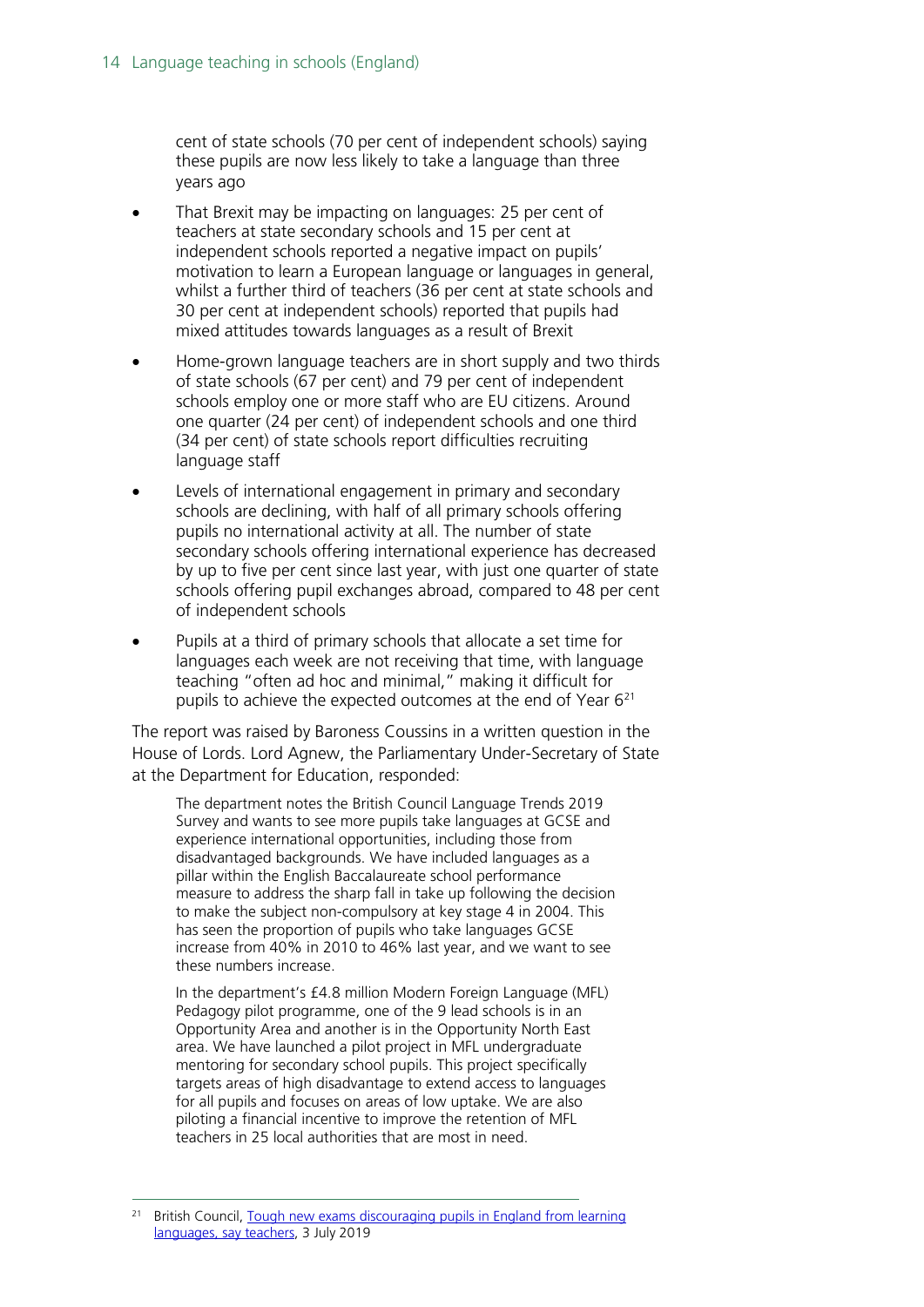In partnership with the British Council, the department is offering thousands of young people the chance to take part in international exchanges and visits. Backed by £2.5 million, schools in England can apply for grants to take pupils aged 11 and above to visit partner schools around the world. The programme is principally focused on those from disadvantaged backgrounds and we want to encourage as many schools as possible to sign up for this opportunity.<sup>[22](#page-14-2)</sup>

## <span id="page-14-0"></span>2.6 CBI survey of employers' views

The Confederation of British Industry (CBI) has consistently raised concerns about levels of competence in foreign languages in the workforce. Its [2018 education and skills survey,](https://atc.org.uk/cbi-report-gives-focus-to-atc/) published with Pearson, stated that the need for languages had been "heightened by the UK's departure from the European Union" and that businesses had identified European languages as most in demand, with French mentioned by 54% of businesses surveyed, ahead of German (51%), and Spanish  $(50\%)$ <sup>[23](#page-14-3)</sup>

### <span id="page-14-1"></span>2.7 Cambridge University report: The value of languages

In May 2016, Cambridge University published [The Value of Languages,](http://www.publicpolicy.cam.ac.uk/research-impact/value-of-languages) a report which put forward ideas for a cross-departmental UK strategy for languages, arguing that languages were key to a far wider range of UK interests than could solely be covered by the Department for Education.<sup>[24](#page-14-4)</sup>

The report set out what it saw as key concerns in UK language capability and the potential benefits of a cross-governmental strategy:

#### **What concerns are there now?**

- Decline of languages and language learning in the UK from schools through to higher education
- Business lost to UK companies through lack of language skills
- The UK's 'soft power' and effectiveness in conflict and matters of national security is limited by a shortage of speakers of strategically important languages
- The UK is under-represented internationally, for instance in the EU civil service or in the translating and interpreting departments of the UN
- The community and heritage languages spoken in the UK are at times undervalued

#### **What are the benefits of a UK Strategy for Languages?**

UK businesses can participate fully in the global market place using the language and communication skills of their workforce

<span id="page-14-2"></span><sup>22</sup> [PQ HL17079, 22 July 2019](https://www.parliament.uk/written-questions-answers-statements/written-question/lords/2019-07-10/HL17079)

<span id="page-14-3"></span><sup>&</sup>lt;sup>23</sup> CBI and Pearson, Educating for the Modern World: CBI/Pearson Education and Skills [Annual Report,](https://cbicdnend.azureedge.net/media/1171/cbi-educating-for-the-modern-world.pdf?v=20190905.2) November 2018, p31

<span id="page-14-4"></span><sup>&</sup>lt;sup>24</sup> University of Cambridge, [The Value of Languages,](http://www.publicpolicy.cam.ac.uk/pdf/value-of-languages) May 2016, p23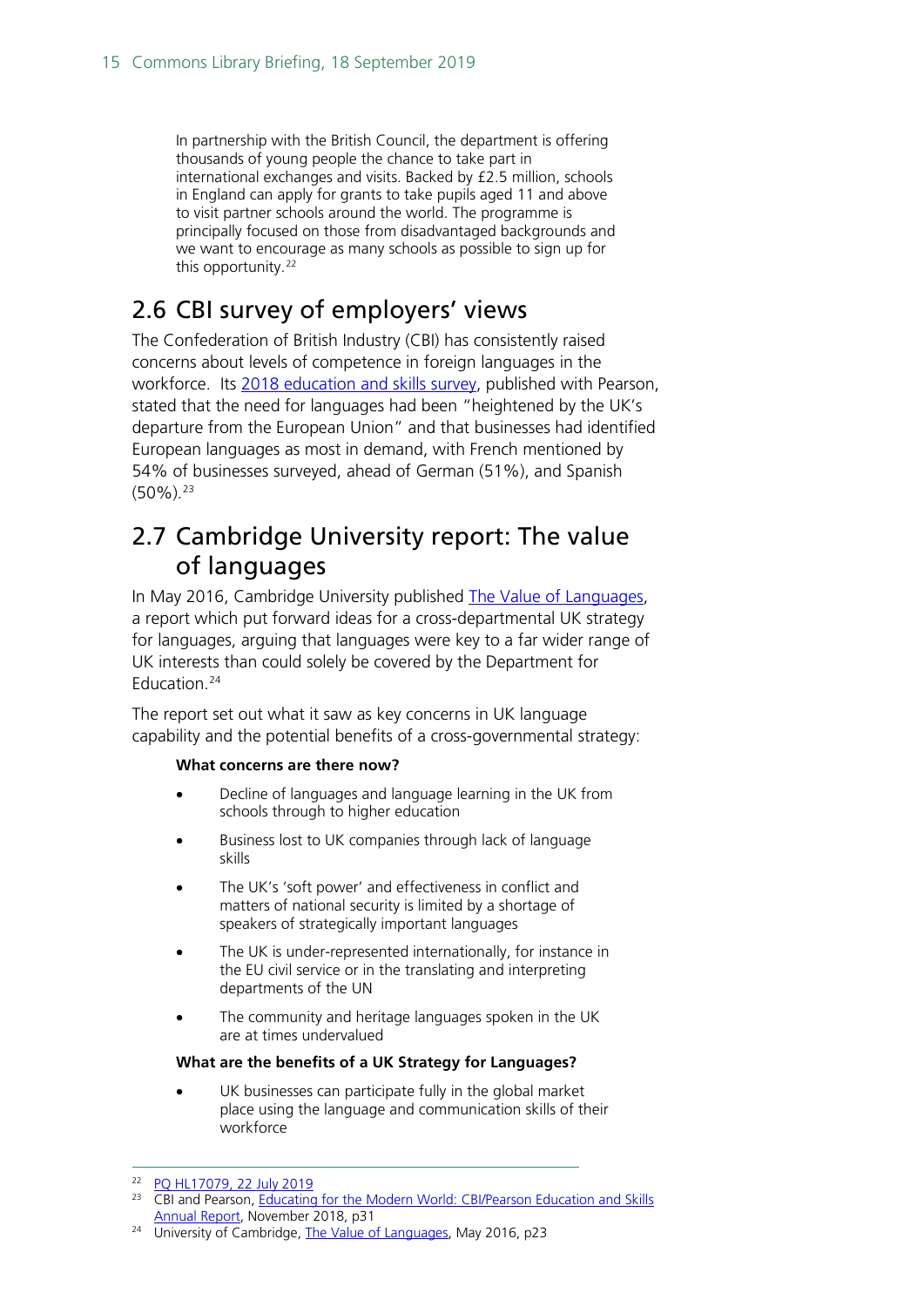- The UK is able to maximize its role and authority in foreign policy through language and diplomacy
- Educational attainment in a wide range of languages brings with it personal cognitive benefits as well as the 'cultural agility' vital to international relations and development
- Languages enhance the cultural capital and social cohesion of the different communities of the UK[25](#page-15-3)

## <span id="page-15-0"></span>2.8 All-Party Parliamentary Group on Modern Languages

### <span id="page-15-1"></span>Manifesto for Languages (2014)

The APPG on Modern Languages published its [manifesto for languages](http://www.all-languages.org.uk/news/news_list/appg_manifesto_for_languages) in July 2014. The manifesto argued that knowledge of other languages and cultures is important for education and skills, the economy, international engagement, defence and security and community relations; it stated that "in the 21st century, speaking only English is as much of a disadvantage as speaking no English."<sup>[26](#page-15-4)</sup> It called for political parties to support a Framework for National Recovery in Language Learning in their 2015 General Election manifestos, advocating:

- 1. A long term commitment to transforming the reputation of UK citizens as poor linguists, reluctant to value languages other than English. Languages are as important for our future as STEM subjects. Leadership is needed to ensure they are given similar recognition.
- 2. High quality language learning for all children throughout the UK from age 7. Support for teachers and trainers to develop their linguistic and professional skills and lead the recovery.
- 3. A goal for every child to have a high quality language qualification by the end of secondary education. The reform of GCSEs and A-levels must encourage and reward progression to higher levels.
- 4. Active encouragement for business and employers to get involved in tackling the crisis. Support for schools and employers to work together. Tax breaks and other incentives for business to train and recruit home-grown linguists.
- 5. A commitment to maintaining and developing UK expertise in modern languages and cultures in university language departments. Maintain the status of languages as 'strategically important and vulnerable' subjects and continued support for the Year Abroad.[27](#page-15-5)

### <span id="page-15-2"></span>National Recovery Programme for Languages (2019)

In March 2019, the APPG published a ['framework proposal'](https://nationalrecoverylanguages.weebly.com/) for languages in the UK to reverse the UK's poor performance, which drew particular attention to teacher supply and a problematic mindset in

 $25$  Ibid., p3

<span id="page-15-4"></span><span id="page-15-3"></span><sup>&</sup>lt;sup>26</sup> All-Party Parliamentary Group on Modern Languages, [Manifesto for Languages,](http://www.all-languages.org.uk/uploads/files/Press%20Releases/APPGManifestoforLangs-EmbargoTo14July.pdf) July 2014

<span id="page-15-5"></span><sup>27</sup> Ibid.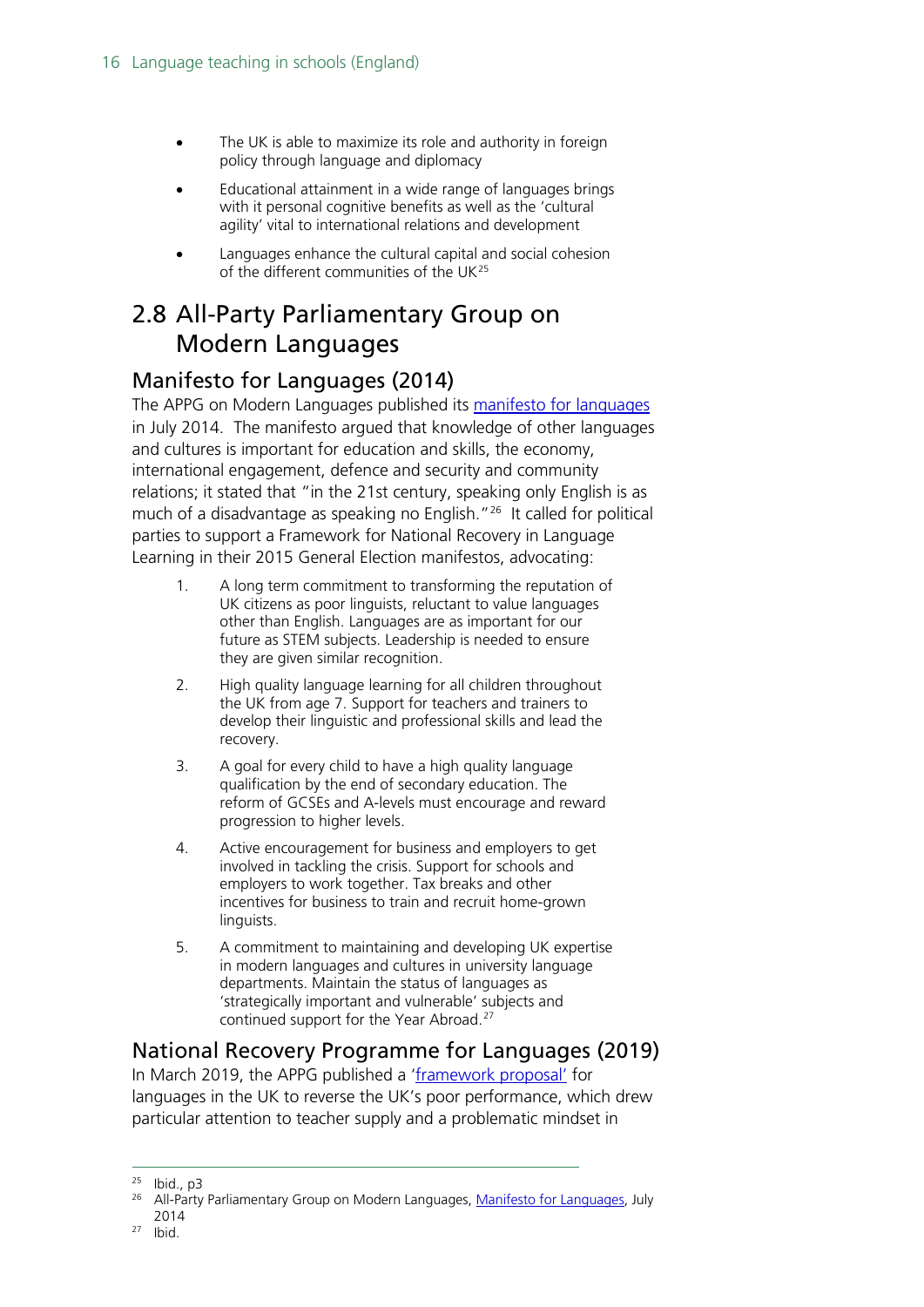relation to languages – that languages are seen as difficult, and not given sufficient priority by employers or government.

The proposed programme covered further and higher education, business, government, and wider society. In schools, the APPG proposed:

- Statutory entitlement to languages education at all stages of the curriculum from 5-18
- Improved social equity in languages education, closing gaps in participation and attainment (irrespective of socio-economic or regional factors)
- Higher take-up of public examinations including a wider range of forms of accreditation
- In England, students should have a reasonable expectation that their GCSE grade in MFL will be similar to that in other subjects without any systematic variation
- Routine regular inspection of MFL in primary and secondary schools and colleges
- Adequate supply of properly trained languages teachers in the primary and secondary workforce
- Every child to have the opportunity for international experience at home or overseas
- Every language learner to have access to a language assistant
- Effective communication of MFL outcomes at the point of transfer from primary to secondary schools to ensure coherent and coordinated transition
- An increase in the range of languages taught in primary and secondary schools
- Stronger messages from government to schools, parents and students about the value of languages $^{28}$  $^{28}$  $^{28}$

<span id="page-16-0"></span><sup>&</sup>lt;sup>28</sup> All-Party Parliamentary Group on Modern Languages, National Recovery Programme [for Languages,](https://nationalrecoverylanguages.weebly.com/) March 2019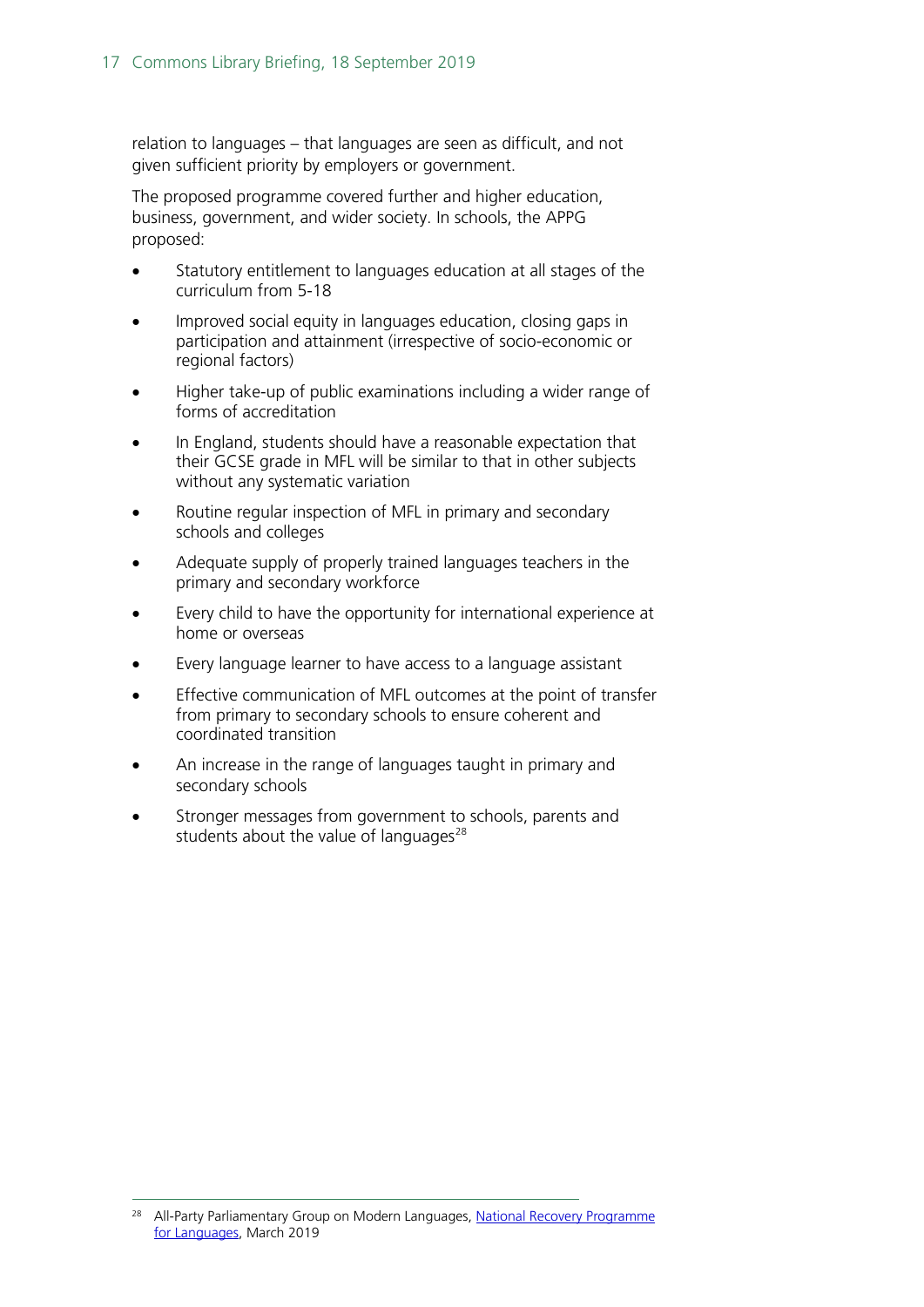# <span id="page-17-0"></span>3. A strengthened English Baccalaureate and Progress 8: potential impact on languages

## <span id="page-17-1"></span>3.1 Introduction: performance measure

The English Baccalaureate (EBacc) is a performance measure for schools in England, first applied in the 2010 school performance tables. It measures the achievement of pupils who have gained Key Stage 4 (GCSE level) qualifications in the following subjects:

- English
- mathematics
- history or geography
- the sciences; and
- a language

The Coalition Government stated that the principal purpose of the new measure was to increase the take-up of 'core' academic qualifications that best equipped a pupil for progression to further study and work.

During a [debate](http://www.publications.parliament.uk/pa/ld201415/ldhansrd/text/150126-0001.htm#15012613000051) on foreign languages held in the House of Lords in January 2015, the Parliamentary Under-Secretary of State for Schools, Lord Nash, stated that "the inclusion of a foreign language in the English baccalaureate measure has raised entries from pupils in England by 20% since 2012."[29](#page-17-3)

# <span id="page-17-2"></span>3.2 A strengthened EBacc: Since 2015

The [Conservative Party manifesto](https://s3-eu-west-1.amazonaws.com/manifesto2015/ConservativeManifesto2015.pdf) for the 2015 General Election stated that:

We will require secondary school pupils to take GCSEs in English, maths, science, a language and history or geography, with Ofsted unable to award its highest ratings to schools that refuse to teach these core subjects.<sup>[30](#page-17-4)</sup>

On 16 June 2015, the then Education Secretary Nicky Morgan made a [speech](https://www.gov.uk/government/speeches/preparing-children-for-a-successful-future-through-the-ebacc) outlining the new Government's plans.<sup>[31](#page-17-5)</sup> The accompanying DfE [press notice](https://www.gov.uk/government/news/new-reforms-to-raise-standards-and-improve-behaviour) stated that the Government intended for pupils beginning Year 7 in September 2015 to study the EBacc at GCSE level, meaning they would take their GCSEs in those subjects in 2020. The announcement indicated that a consultation on the proposals would follow, and that it did expect that the EBacc would not be appropriate for a small number of pupils.<sup>[32](#page-17-6)</sup>

<span id="page-17-4"></span><sup>30</sup> [Conservative Party Manifesto 2015,](https://s3-eu-west-1.amazonaws.com/manifesto2015/ConservativeManifesto2015.pdf) p34

<span id="page-17-3"></span> <sup>29</sup> [HL Deb 26 Jan 2015 c8](http://www.publications.parliament.uk/pa/ld201415/ldhansrd/text/150126-0001.htm#15012613000051)

<span id="page-17-5"></span><sup>&</sup>lt;sup>31</sup> Department for Education, Preparing children for a successful future through the [Ebacc,](https://www.gov.uk/government/speeches/preparing-children-for-a-successful-future-through-the-ebacc) 16 June 2015

<span id="page-17-6"></span><sup>&</sup>lt;sup>32</sup> Department for Education, [New reforms to raise standards and improve behaviour,](https://www.gov.uk/government/news/new-reforms-to-raise-standards-and-improve-behaviour) 16 June 2015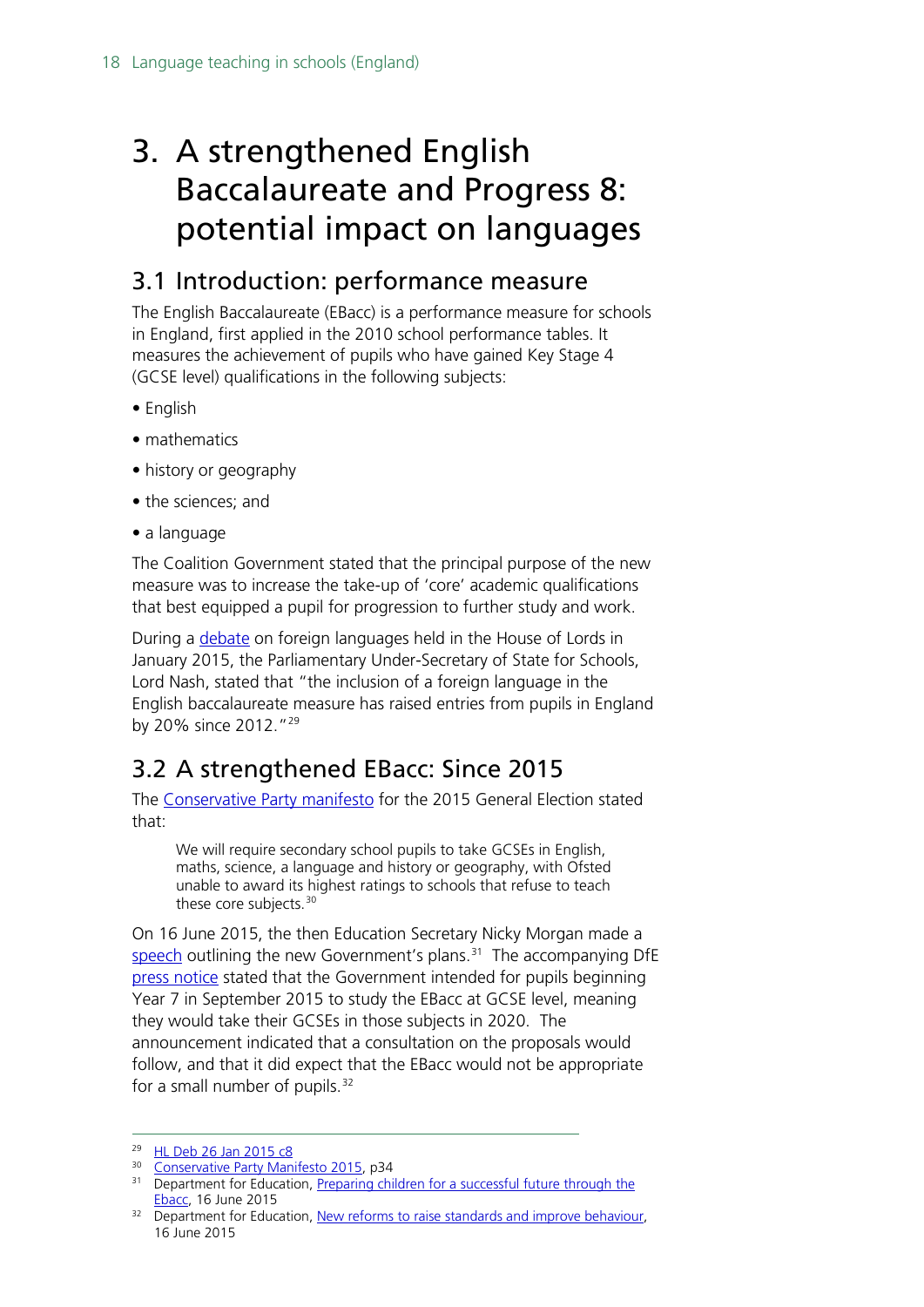The [Conservative Party Manifesto](https://s3.eu-west-2.amazonaws.com/manifesto2017/Manifesto2017.pdf) for the 2017 General Election stated:

We will expect 75 per cent of pupils to have been entered for the EBacc combination of GCSEs by the end of the next parliament [in 2022], with 90 per cent of pupils studying this combination of academic GCSEs by 2025.<sup>[33](#page-18-1)</sup>

#### **Government response to the consultation and next steps (July 2017)**

On 19 July 2017, the Government published its response to a consultation on Implementing [the English Baccalaureate.](https://www.gov.uk/government/consultations/implementing-the-english-baccalaureate)

The response carried forward the proposals in the Conservative manifesto, and set out the Government's ambition that:

- 75% of year 10 pupils in state-funded mainstream schools will start to study GCSEs in the EBacc combination of subjects by September 2022
- 90% of year 10 pupils studying GCSEs in the EBacc subjects by September 2025.

These children would be taking their GCSEs in the EBacc subjects in 2024 and 2027 respectively.

The response set out the following reasons a child might not be entered for the EBacc:

The decision not to enter a pupil for the EBacc combination of subjects will need to be considered on a case by case basis by each school, and schools will need to take into account a range of factors particular to each pupil. These will include, for example, complex SEN; having spent significant amounts of time out of education; recently arriving in the country; and only being able to take a limited number of key stage 4 qualifications as significant additional time is needed in the curriculum for English and mathematics. We believe that no single factor should automatically exclude a pupil from entering the EBacc.<sup>[34](#page-18-2)</sup>

### <span id="page-18-0"></span>Supply of language teachers: concerns and consultation

Several concerns have been raised about the potential impact of the move to a strengthened EBacc, including the supply of language teachers if uptake of these subjects is expanded.<sup>[35](#page-18-3)</sup>

The issue was raised with the Government in the House of Lords in September 2015:

**Baronness Coussins:** To ask Her Majesty's Government what assessment they have made of how many additional Modern Languages teachers, if any, will be needed fully to implement the English Baccalaureate.

<span id="page-18-1"></span><sup>33</sup> [Conservative and Unionist Party Manifesto 2017,](https://s3.eu-west-2.amazonaws.com/manifesto2017/Manifesto2017.pdf) pg 51

<span id="page-18-2"></span><sup>&</sup>lt;sup>34</sup> Department for Education, Implementing the English Baccalaureate Government [consultation response,](https://www.gov.uk/government/consultations/implementing-the-english-baccalaureate) July 2017, p12

<span id="page-18-3"></span><sup>&</sup>lt;sup>35</sup> Guardian, [There's nothing sadder than EBacc without teachers,](http://www.theguardian.com/education/2015/jun/16/ebacc-teachers-gcse-subjects) 16 June 2015; Schools Week, [2,000 more MFL teachers needed for EBacc,](http://schoolsweek.co.uk/2000-more-mfl-teachers-needed-for-ebacc/) 19 June 2015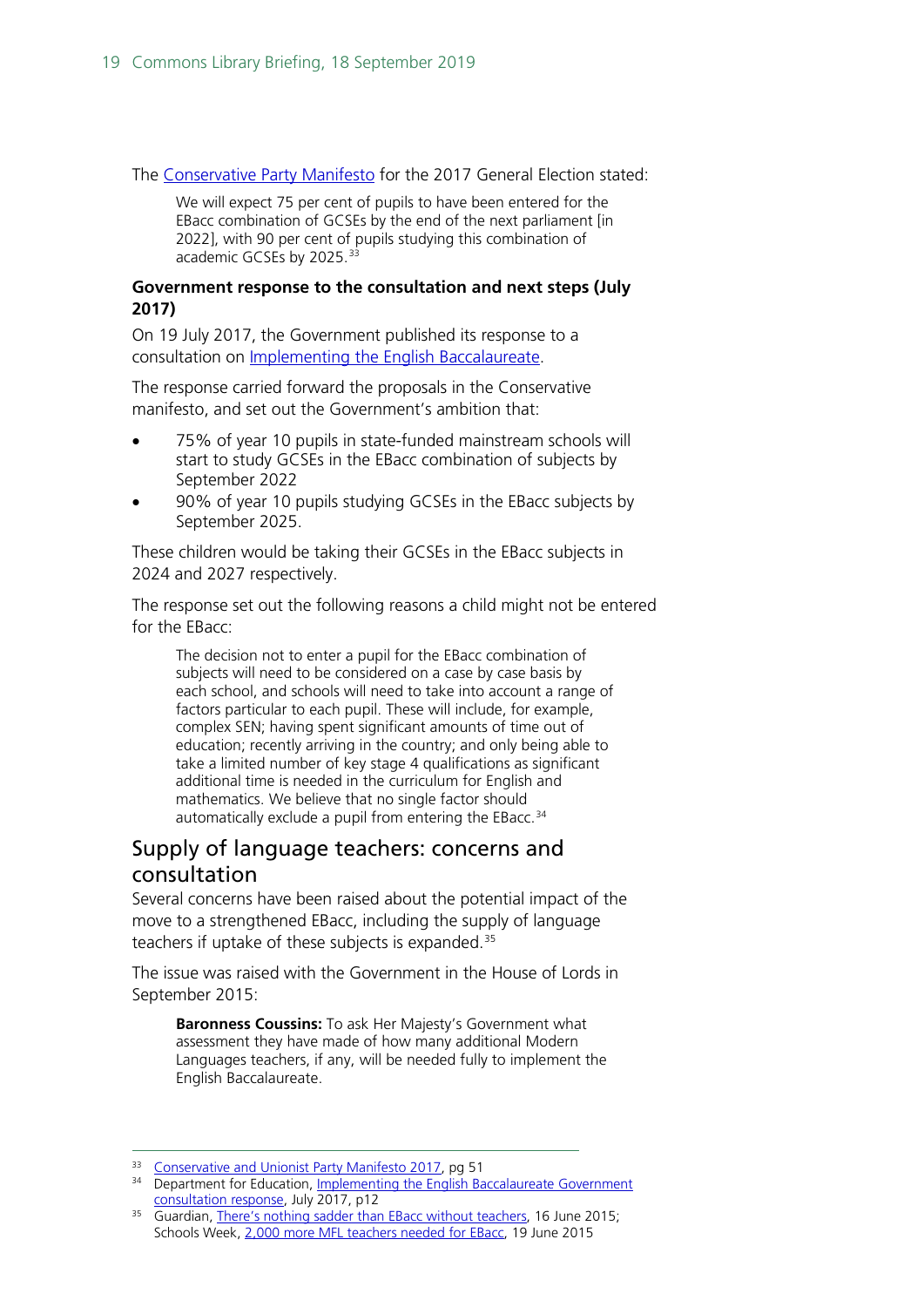**Lord Nash**: The Department for Education considers the resulting change to teacher demand carefully each time a teaching or curriculum-related policy change is announced.

The department does this by adding policy assumptions into the Teacher Supply Model (TSM), which informs the Initial Teacher Training (ITT) targets each year.

Further details as to how the policy assumption process is managed within the TSM itself can be found in both the 2015/16 TSM and the accompanying user guide, which have been published online at: [https://www.gov.uk/government/publications/teacher-supply](https://www.gov.uk/government/publications/teacher-supply-model)[model](https://www.gov.uk/government/publications/teacher-supply-model)

We will factor the Ebacc commitment into future TSMs as required, and publish online in keeping with our usual approach to forecasting teacher supply requirements. This will be informed by the Ebacc consultation that we are planning to run later on in the Autumn.<sup>[36](#page-19-0)</sup>

The Government's [Consultation on Implementing the English](https://www.gov.uk/government/uploads/system/uploads/attachment_data/file/473455/Consultation_on_implementing_the_English_Baccalaureate.pdf)  [Baccalaureate](https://www.gov.uk/government/uploads/system/uploads/attachment_data/file/473455/Consultation_on_implementing_the_English_Baccalaureate.pdf) accepted that the EBacc reforms would require a particular increase in the number of language teachers. It asked for views on the training, recruitment and retention of teachers for EBacc subjects.<sup>[37](#page-19-1)</sup>

The July 2017 [Government response to the consultation](https://www.gov.uk/government/consultations/implementing-the-english-baccalaureate) on the EBacc set out that the Government's plans on language teacher retention, including:

- Developing national initiatives to boost the skills of current language teachers, attract more language specialists to train to be teachers, and provide more targeted support to help returning teachers and career changers into the profession. This would include subject specialism training in languages for non-specialist teachers that may already have some language skills, and for former languages teachers returning to the subject
- An immediate increase in languages teachers that in a small part will be filled by recruiting from other countries. For example, the Department for Education was working with the Spanish Ministry of Education to recruit high quality teachers from Spain
- The Government also anticipated that over time, as the numbers of pupils studying languages at GCSE increases, there would be a corresponding increase in those studying languages degrees, increasing the domestic pool of potential teachers<sup>[38](#page-19-2)</sup>

Education Datalab [estimated](http://www.educationdatalab.org.uk/Blog/March-2016/Revisiting-how-many-language-teachers-we-need-to-d.aspx#.VzSmqdIrLct) in March 2016 that 3,400 new language teachers would be required to deliver an "EBacc for all."<sup>[39](#page-19-3)</sup>

<sup>&</sup>lt;sup>36</sup> [HL2320 \[Languages: Teachers\],](http://www.parliament.uk/written-questions-answers-statements/written-question/lords/2015-09-17/HL2320) 28 September 2015

<span id="page-19-1"></span><span id="page-19-0"></span><sup>&</sup>lt;sup>37</sup> Department for Education, Consultation on Implementing the English Baccalaureate, November 2015, p28-29

<span id="page-19-2"></span><sup>&</sup>lt;sup>38</sup> Department for Education, Implementing the English Baccalaureate Government [consultation response,](https://www.gov.uk/government/consultations/implementing-the-english-baccalaureate) July 2017, p18-19

<span id="page-19-3"></span><sup>&</sup>lt;sup>39</sup> Education Datalab, Revisiting how many language teachers we need to deliver the [EBacc,](http://www.educationdatalab.org.uk/Blog/March-2016/Revisiting-how-many-language-teachers-we-need-to-d.aspx#.VzSmqdIrLct) 11 March 2016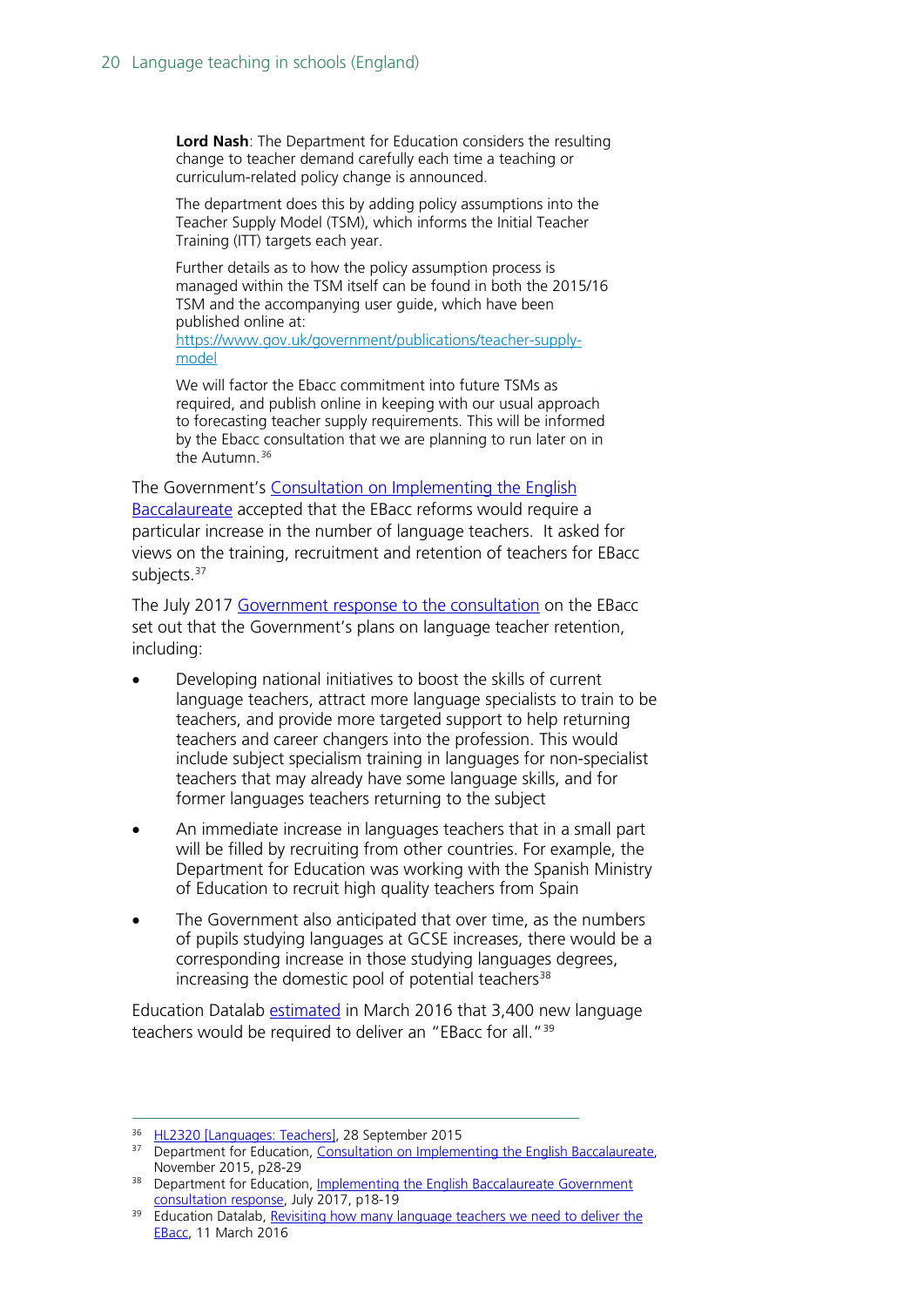### <span id="page-20-0"></span>DfE Annual Report 2018/19: The language barrier to the EBacc

The Department for Education's [Consolidated annual report and](https://www.gov.uk/government/publications/dfe-consolidated-annual-report-and-accounts-2018-to-2019)  [accounts 2018/19](https://www.gov.uk/government/publications/dfe-consolidated-annual-report-and-accounts-2018-to-2019) noted that the Department was are not on track to meet its ambition for 75% of students to be studying the EBacc combination of subjects by 2022 – falling some way short, with 53% of pupils now expected to be studying the EBacc by this time.

The report noted that:

The main barrier to the EBacc ambition is languages take up (with over 80% of pupils who take four out of the five subjects missing out on a language).[40](#page-20-2)

#### Further information on the EBacc

A Library briefing on the [English Baccalaureate,](https://researchbriefings.parliament.uk/ResearchBriefing/Summary/SN06045) SN 06045, provides broader information.

## <span id="page-20-1"></span>3.3 Progress 8

Progress 8 is a performance measures for schools, which measures pupils' academic progress, introduced for all schools in 2016.

The measure is based on students' progress measured across eight subjects:

- English
- **Mathematics**
- Three other English Baccalaureate (EBacc) subjects (sciences, computer science, geography, history and languages)
- Three further subjects, which can be from the range of EBacc subjects, or can be any other approved, high-value arts, academic, or vocational qualification.

English and mathematics are both double weighted. (For English, a pupil's higher score in English language or literature will be used if the pupil has taken both qualifications.) A Progress 8 score is calculated through dividing a pupil's combined grades by ten, with English and mathematics consequently forming 40% of the score, and each worth twice the value of another subject such as languages.

The Department for Education has published a variety of [information](https://www.gov.uk/government/publications/progress-8-school-performance-measure) on the measure, including a [factsheet](https://www.gov.uk/government/uploads/system/uploads/attachment_data/file/285990/P8_factsheet.pdf) which provides a brief overview of the changes and their intentions.

The Library briefing [Changes to school accountability and 'league tables'](https://researchbriefings.parliament.uk/ResearchBriefing/Summary/CBP-7846)  [in England in 2016,](https://researchbriefings.parliament.uk/ResearchBriefing/Summary/CBP-7846) CBP 7846, provides further information on Progress 8 (see section 3.2) and broader reforms.

<span id="page-20-2"></span><sup>&</sup>lt;sup>40</sup> Department for Education, [Consolidated annual report and accounts 2018/19,](https://www.gov.uk/government/publications/dfe-consolidated-annual-report-and-accounts-2018-to-2019) July 2019, p33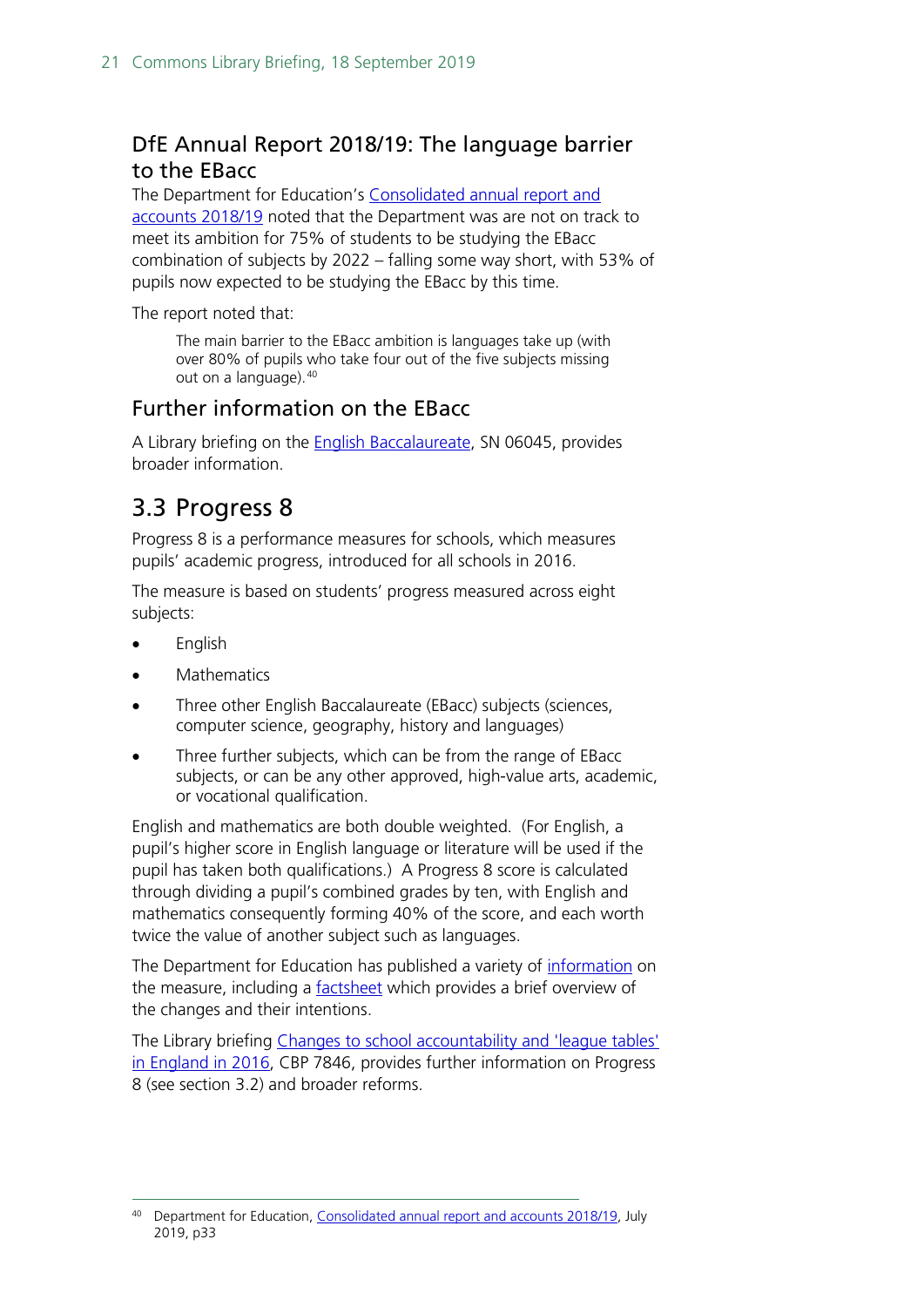# <span id="page-21-0"></span>4. Other issues

## <span id="page-21-1"></span>4.1 National Centre for Excellence for Languages Pedagogy

In January 2019, the Government [announced](https://www.gov.uk/government/news/new-centre-for-excellence-to-boost-modern-foreign-language-skills) the establishment of the Centre for Excellence for Languages Pedagogy at the University of York. The centre would be funded with £4.8 million over the next four years.

The Government stated that the centre would "coordinate the work of nine modern foreign languages hubs – leading schools that are working with other schools and sharing best practice - to boost the teaching of Spanish, French and German."[41](#page-21-4)

The Schools Minister, Nick Gibb, has stated that the modern foreign languages pedagogy pilot being run by centre through these hubs aims "to improve uptake and attainment in languages at Key Stages 3 and 4, and to share best practice especially in disadvantaged areas." [42](#page-21-5)

The **NCELP** website provides further information on the centre, including the [schools within the hub network.](https://ncelp.org/hubs/schools-within-the-hub-network/)

## <span id="page-21-2"></span>4.2 Teaching community and less-commonly spoken languages

### <span id="page-21-3"></span>Withdrawal of languages at GCSE level and Government action

Concerns have been raised about the teaching of less widely spoken languages and the availability of qualifications for those who wish to learn them. An [adjournment debate](http://www.publications.parliament.uk/pa/cm201415/cmhansrd/cm150324/debtext/150324-0004.htm#15032473000009) on lesser-taught languages, and the decision of several exam boards to withdraw GCSE and A level courses in languages such as Arabic, Japanese and Polish, was held in March 2015.<sup>[43](#page-21-6)</sup>

The issue was again raised, with specific reference to Turkish and modern Greek, in a [Written Question](http://www.parliament.uk/written-questions-answers-statements/written-question/commons/2015-07-15/7419) in July 2015. The schools Minister, Nick Gibb, responded:

The Department for Education does not promote the teaching of one foreign language over another and has not made an assessment of the benefits of pupils learning Turkish, modern Greek or other community languages.

The department is currently working with awarding organisations and Ofqual to consider how best to enable as wide a range of languages as possible to be maintained at GCSE and A level. The government has been clear that it wants to see all pupils provided with the opportunity to take a core set of academic subjects, including modern foreign languages.

The Secretary of State wrote to exam boards in April 2015 to express her concern about awarding organisations' decision to

<span id="page-21-4"></span><sup>&</sup>lt;sup>41</sup> Department for Education, New centre for excellence to boost modern foreign [language skills,](https://www.gov.uk/government/news/new-centre-for-excellence-to-boost-modern-foreign-language-skills) 10 January 2019

<span id="page-21-6"></span><span id="page-21-5"></span><sup>42</sup> [PQ 267221, 28 June 2019](https://www.parliament.uk/written-questions-answers-statements/written-question/commons/2019-06-20/267221)

<sup>43</sup> [HC Deb 24 March 2015 c1398-1412](http://www.publications.parliament.uk/pa/cm201415/cmhansrd/cm150324/debtext/150324-0004.htm#15032473000009)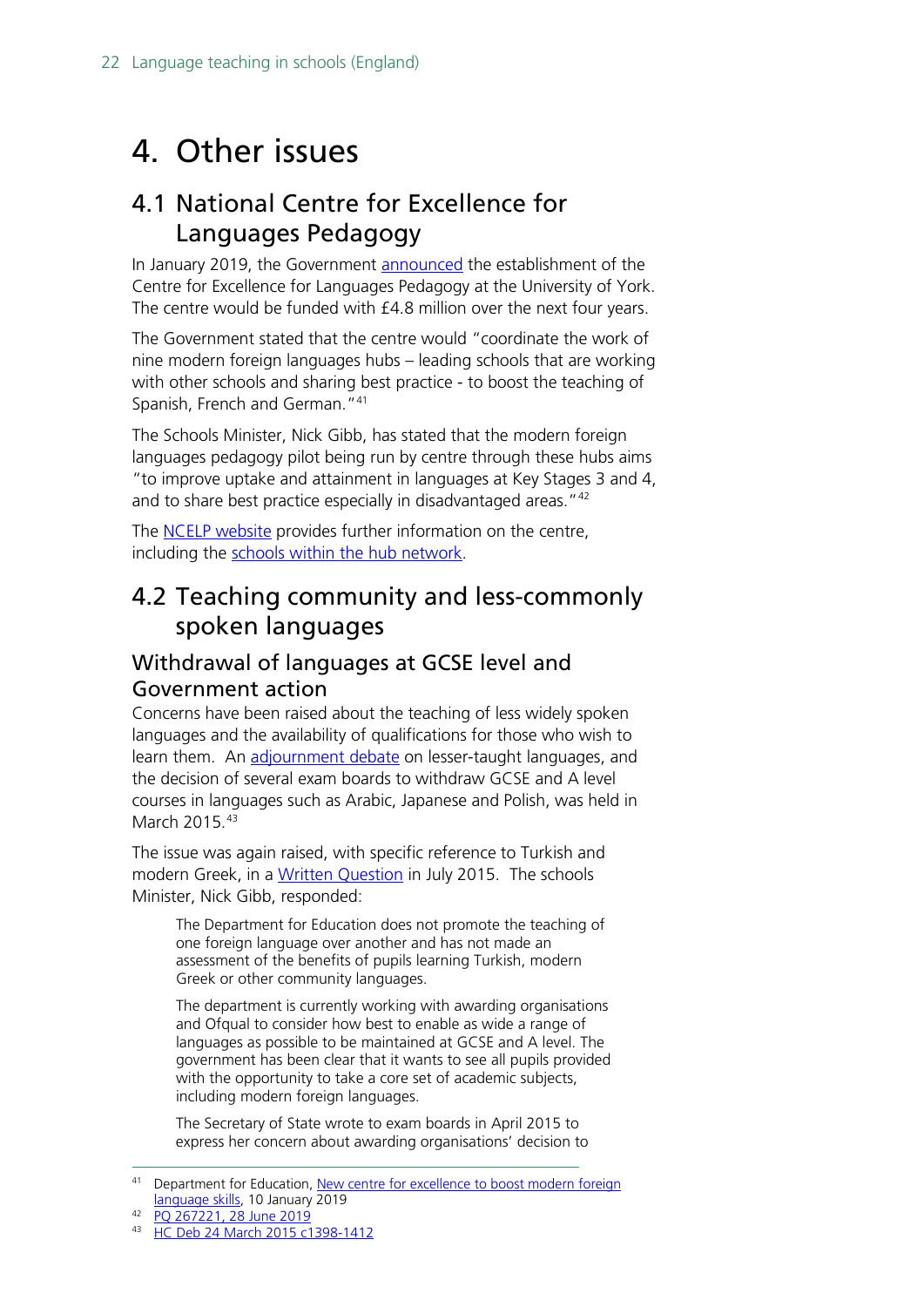stop awarding qualifications in some languages, and to ask those organisations to work with Ofqual on the future of these qualifications. We are actively exploring the best approach, in close discussion with those organisations, and in consultation with community representatives.<sup>[44](#page-22-1)</sup>

In July 2015 the schools Minister **announced** that the Department for Education was working with exam boards and Ofqual to "make sure as wide a range of language subjects as possible continue to be taught in the classroom" and would, "where necessary, extend the timetable for awarding organisations to continue with existing qualifications until September 2018." The announcement stated that further information about the proposed approach would be provided later in the year.  $45$ 

A further statement was provided in response to a [Written Question](http://www.parliament.uk/written-questions-answers-statements/written-question/commons/2015-09-04/8740) in September 2015:

**Nick Gibb**: The Department for Education is currently in discussion with awarding organisations, Ofqual and others, including foreign embassies, to consider how best to maintain as wide a range of languages as possible at GCSE and A level. We are continuing to develop proposals to achieve this and will hold a more formal, public consultation in due course. I announced on 22 July 2015 that to avoid any gap in provision in certain languages we will, where necessary, extend the timetable for awarding organisations to continue with existing qualifications until September 2018.[46](#page-22-3)

### <span id="page-22-0"></span>Announcement on the continuation of some languages (April 2016)

On 22 April 2016, the Government [announced](https://www.gov.uk/government/news/community-languages-saved-to-ensure-diverse-curriculum-continues) that "a range of community languages" would continue to be provided at GCSE and A level:

Pearson and AQA will continue to offer the languages they currently offer and will also take on most of the qualifications that are being withdrawn by OCR.

As a result of those discussions the following languages will continue at GCSE and A level:

- **Arabic**
- Modern Greek
- Gujarati
- Bengali
- Japanese
- Modern Hebrew
- Biblical Hebrew
- Panjabi
- **Polish**

<span id="page-22-2"></span><span id="page-22-1"></span> <sup>44</sup> [PQ 7419 \[Languages: education\], 23 July 2015](http://www.parliament.uk/written-questions-answers-statements/written-question/commons/2015-07-15/7419)

<sup>45</sup> Department for Education, [Future of community language qualifications secured,](https://www.gov.uk/government/news/future-of-community-language-qualifications-secured) 22 July 2015

<span id="page-22-3"></span><sup>46</sup> [PQ 8740 \[Languages\], 9 September 2015](http://www.parliament.uk/written-questions-answers-statements/written-question/commons/2015-09-04/8740)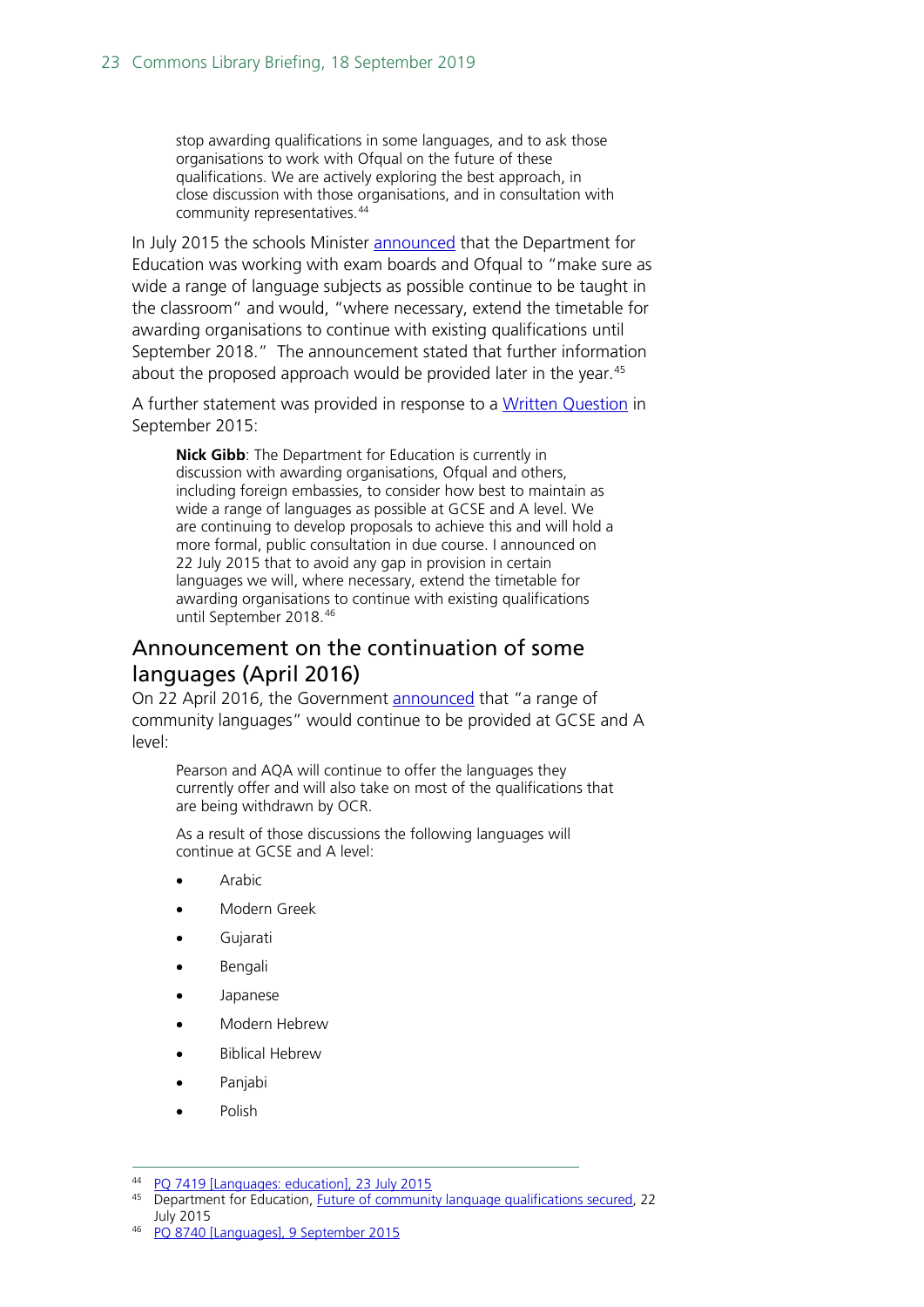- **Portuguese**
- Turkish
- $Urdu^{47}$  $Urdu^{47}$  $Urdu^{47}$

This did not include all previously available languages.

It was subsequently [announced](https://www.pearson.com/news/announcements/2016/may/a-statement-from-pearson-on-gcse-and-a-level-persian.html) by Pearson that it would be extending its offered languages to include GCSE and A level Persian, which had previously been planned to be discontinued as a result of the changes.<sup>[48](#page-23-4)</sup>

## <span id="page-23-0"></span>4.3 Mandarin Excellence Programme

In September 2015, the then Chancellor, George Osborne, announced during a visit to China that the teaching of Mandarin in English schools would receive £10m of additional funding, and that 5,000 more pupils will learn it by 2020. [49](#page-23-5)

The subsequent [Mandarin Excellence Programme,](https://ci.ioe.ac.uk/mandarin-excellence-programme/) introduced in September 2016, is delivered by the UCL Institute of Education in partnership with the British Council. In December 2017, the Schools Minister praised the programme and stated that Mandarin speakers would have a "significant advantage when competing for jobs with their peers from around the world."<sup>[50](#page-23-6)</sup>

# <span id="page-23-1"></span>4.4 British Sign Language

The prospect of placing BSL on the National Curriculum in England has repeatedly been raised in the Westminster Parliament.

Recently, a petition to [Make British Sign Language part of the National](https://petition.parliament.uk/petitions/200000)  [Curriculum](https://petition.parliament.uk/petitions/200000) attracted more than 35,000 signatures, and was debated in [Parliament](https://hansard.parliament.uk/Commons/2018-03-05/debates/553511A4-468B-4B1E-9AD9-A55DCBF3ED06/BritishSignLanguageNationalCurriculum) in March 2018. The Government does not currently plan to introduce BSL to the curriculum, although schools may choose to offer it. Academy schools, which make up more than two thirds of secondary schools, are in any case not obliged to follow the National Curriculum.

### <span id="page-23-2"></span>A British Sign Language GCSE in England?

Campaigns are underway for the creation of a GCSE in British Sign Language in England, including from [Signature,](https://www.signature.org.uk/bsl-secondary-education) an awarding body for deaf communication qualifications, which is proposing to develop a GCSE programme.

During a March 2018 [debate](https://hansard.parliament.uk/Commons/2018-03-05/debates/553511A4-468B-4B1E-9AD9-A55DCBF3ED06/BritishSignLanguageNationalCurriculum) in Parliament, the Schools Minister, Nick Gibb, set out that the Government did not plan to introduce any new subjects at GCSE level during the current Parliament, although it was open to a BSL GCSE in the longer term. The bar on new qualifications

<span id="page-23-3"></span><sup>47</sup> Department for Education, Community languages saved to ensure diverse [curriculum continues,](https://www.gov.uk/government/news/community-languages-saved-to-ensure-diverse-curriculum-continues) 22 April 2016

<span id="page-23-5"></span><span id="page-23-4"></span><sup>48</sup> Pearson, [A statement from Pearson on GCSE and A-level Persian,](https://www.pearson.com/news/announcements/2016/may/a-statement-from-pearson-on-gcse-and-a-level-persian.html) 18 May 2016 49 BBC News, [Mandarin lessons to get £10m boost, says](http://www.bbc.co.uk/news/education-34331189) Chancellor, 22 September 2015

<span id="page-23-6"></span><sup>&</sup>lt;sup>50</sup> Department for Education, Pupils from across the country celebrate Mandarin [success,](https://www.gov.uk/government/news/pupils-from-across-the-country-celebrate-mandarin-success) 7 December 2017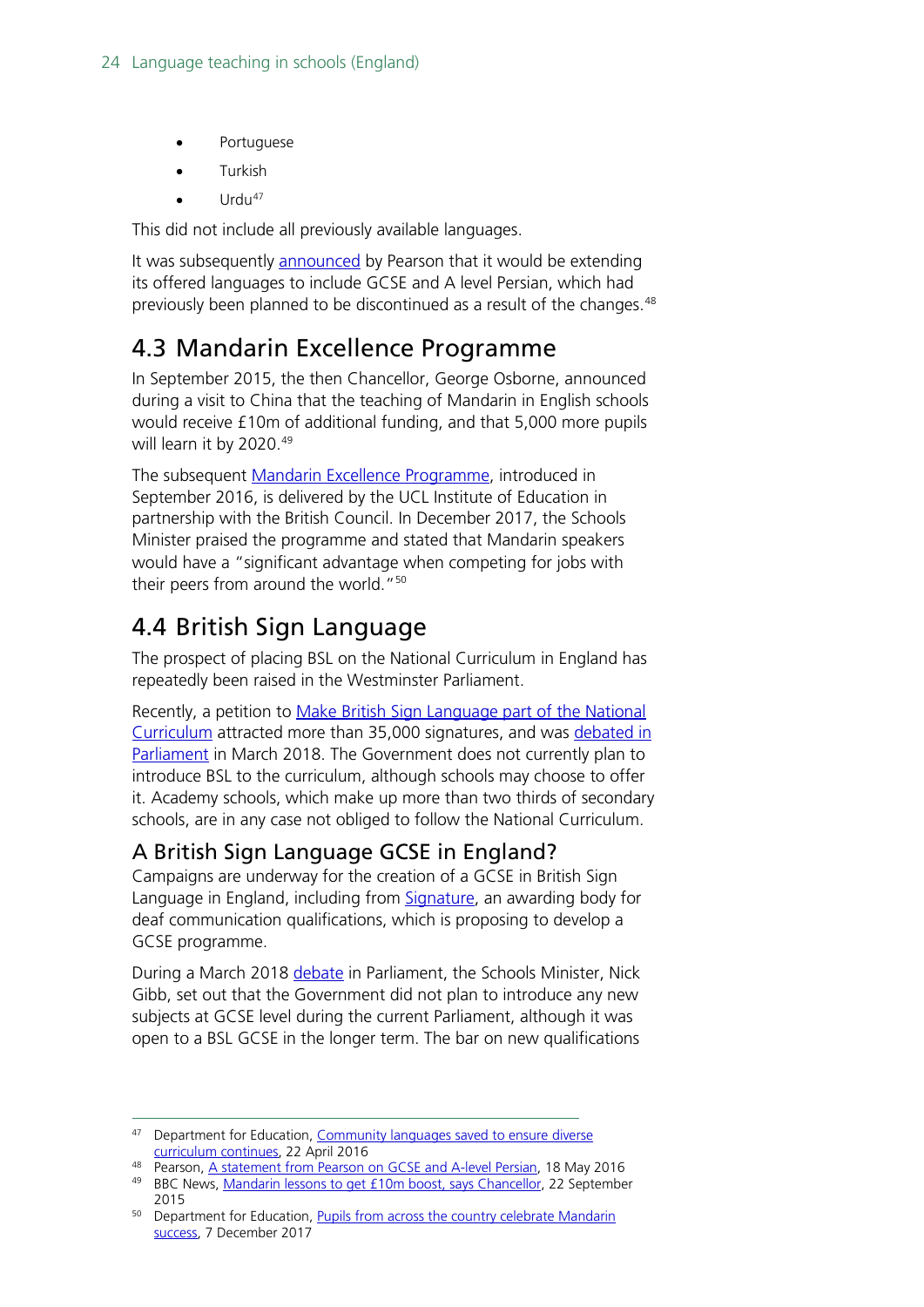was intended to allow schools a period of stability, following wide-ranging reforms to GCSEs that have taken place in recent years.<sup>[51](#page-24-0)</sup>

However, the Government has recently [reversed this position.](https://www.bbc.co.uk/news/uk-england-suffolk-45043418) The Schools Minister stated that the Government was prepared to make an exception to the broader prohibition, and consider proposals for a GCSE in BSL more quickly than previously indicated, opening the door for a GCSE to be introduced ahead of 2022.<sup>[52](#page-24-1)</sup>

#### **Next steps**

The Government's change of position does not mean that a GCSE qualification will automatically be created or approved.

GCSEs are created through accreditation by Ofqual. Independent exam boards submit prospective GCSEs to Ofqual for accreditation. Ofqual has published an overview of the [accreditation requirement](https://www.gov.uk/guidance/accreditation-requirement) and [accreditation criterion.](https://www.gov.uk/government/publications/accreditation-criterion)

During the March 2018 [debate](https://hansard.parliament.uk/Commons/2018-03-05/debates/553511A4-468B-4B1E-9AD9-A55DCBF3ED06/BritishSignLanguageNationalCurriculum) on BSL, the Schools Minister drew attention to difficulties that the Government has had in sustaining language provision at GCSE level, stating that the Government had a "huge battle" with the exam boards to retain GCSE provision in lessspoken languages such as Arabic, Japanese, and Polish.

To become a reality, a GCSE in BSL would need to be created by an independent provider and approved using these processes. Recent reforms to GCSEs have sought to create a demanding standard for approval, with several subjects discontinued. If a GCSE was established, it would be up to schools to decide whether they offer it to their pupils.

#### **GCSE specification proposal**

In March 2019, the Parliamentary Under-Secretary of State for Education stated that the Department for Education and Ofqual had received a proposal for BSL GCSE from the exam board Signature.<sup>[53](#page-24-2)</sup>

<span id="page-24-0"></span> <sup>51</sup> [HC Deb 5 March 2018 c19WH](https://hansard.parliament.uk/Commons/2018-03-05/debates/553511A4-468B-4B1E-9AD9-A55DCBF3ED06/BritishSignLanguageNationalCurriculum)

<span id="page-24-1"></span><sup>52</sup> BBC News, [British Sign Language: GCSE plan after boy's campaign,](https://www.bbc.co.uk/news/uk-england-suffolk-45043418) 2 August 2018

<span id="page-24-2"></span><sup>53</sup> [PQ HL13975, 8 Mar 2019](https://www.parliament.uk/written-questions-answers-statements/written-question/lords/2019-02-25/HL13975)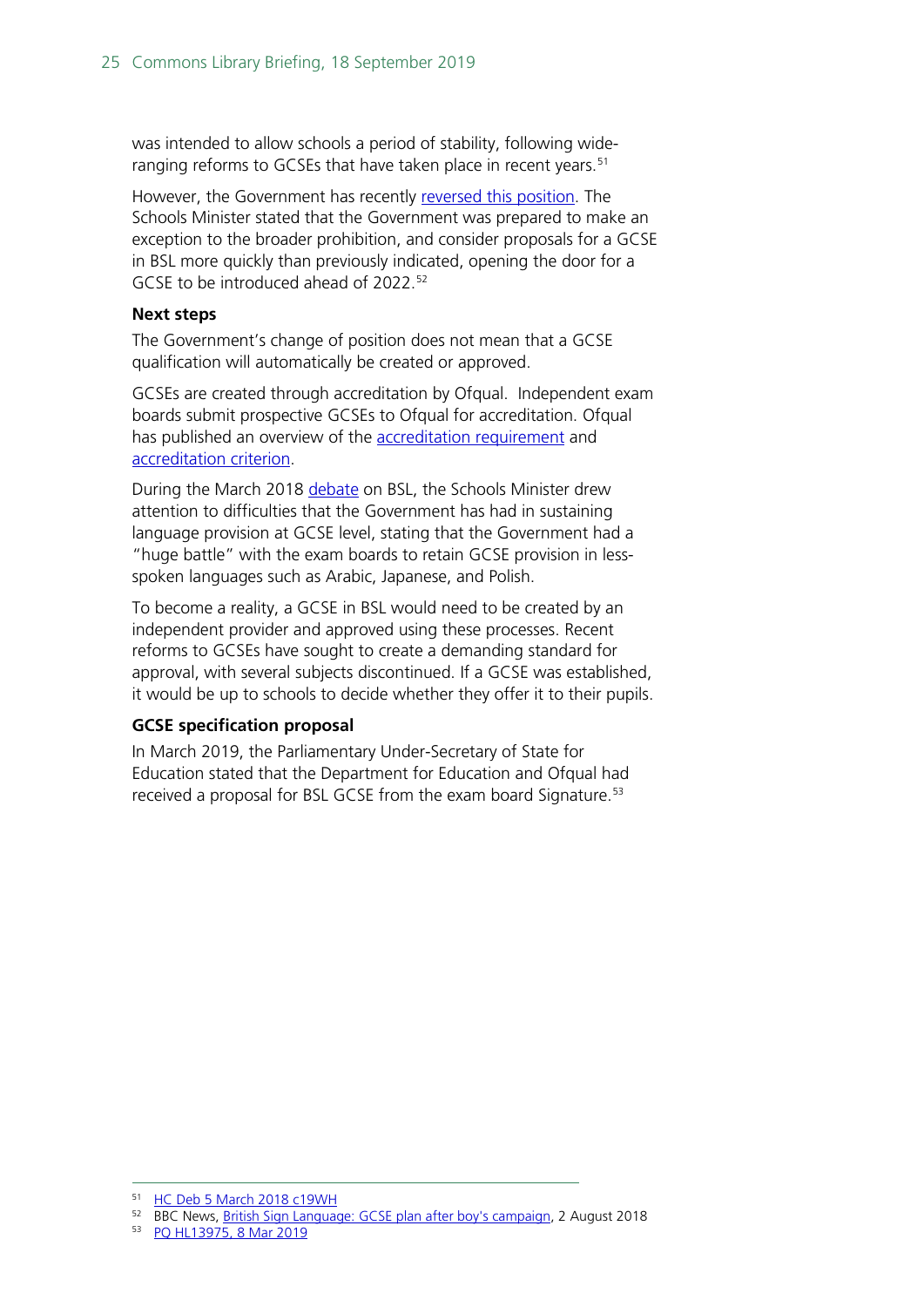# <span id="page-25-0"></span>5. Statistics: student and teacher numbers

## <span id="page-25-1"></span>5.1 Student numbers

### <span id="page-25-2"></span>GCSE

In 2016/17 273,000 pupils in England entered one or more modern foreign language at GCSE. This was under half (46%) of all pupils at the end of Key Stage 4 across all types of schools. French is still the most popular language with 131,000 entries, followed by Spanish (91,000), and German (45,000). [54](#page-25-3)

Entry patterns over the past two decades are shown in the chart below and the first table at the end of this section. In the mid-1990s more than 80% of GCSE pupils took one or more modern language, more than half took French and more than 20% German. Since the turn of the century, entries have fallen with a particularly rapid decline between 2001/02 and 2006/07. This was driven by similar (proportionate) drops in entries for both French and German. The pace of decline slowed after 2006/07.

There was a clear jump in the entry rate in 2012/13. This was the first cohort which had a sufficient time to choose subjects that met the English Baccalaureate criteria, [55](#page-25-4) which was introduced in late 2010 and included languages. The proportion of students who entered one or more modern language continued to increase and peaked at 49% in 2013/14. However, this was still well below rates seen in the early 2000's.



<span id="page-25-4"></span><span id="page-25-3"></span><sup>54</sup> [GCSE Results in England \(subject tables\): 2016/17, DfE](https://www.gov.uk/government/statistics/revised-gcse-and-equivalent-results-in-england-2016-to-2017)<br><sup>55</sup> Passes at C or botter in English, mathematics, sciences

Passes at C or better in English, mathematics, sciences, a language (including Latin, classical Greek or ancient Hebrew) and a humanities subject (history or geography).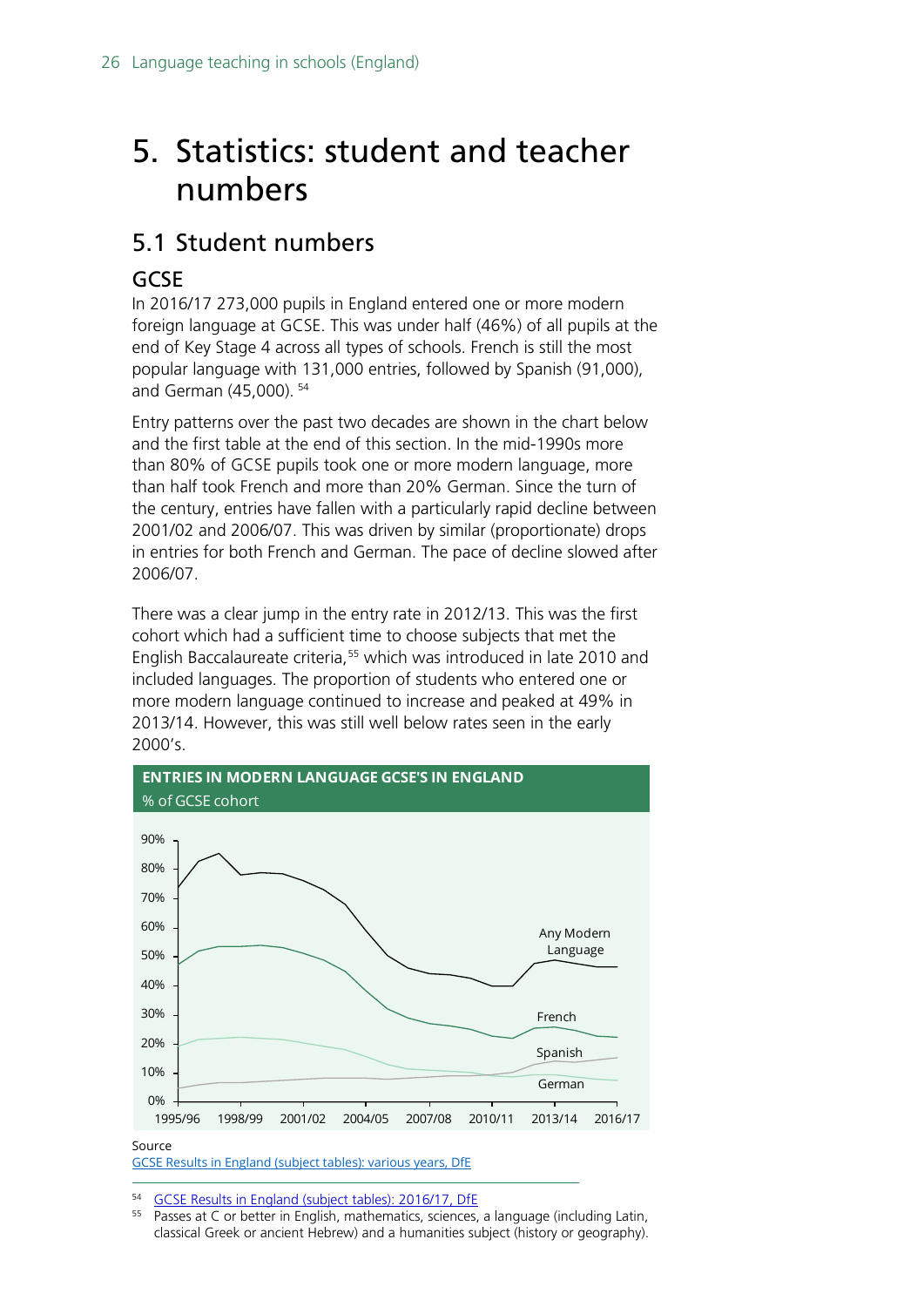The exception to the overall downward trend among the main languages was Spanish which has grown consistently from 5% of pupils in the mid-1990s, to 15% in 2016/17. It overtook German as the second largest language at GCSE in 2010/11.



#### <span id="page-26-0"></span>A-Level

[A-Level Results: various years, DfE](https://www.gov.uk/government/statistics/a-level-and-other-16-to-18-results-2016-to-2017-revised)

Patterns in modern language entry at A-level are shown in the chart above and in the second table at the end of this section. The broad direction of trends are similar to GCSE's, with a long term drop in French and German entries, and an increase in Spanish and 'other'. The period of particularly rapid decline in French shown here, was during the late 1990s, where entries fell from almost 23,000 to just over 15,000. Spanish overtook German as the second most common modern language at A-level in 2008, and was only around 700 entries below French in 2017.

These figures cover a period where the total number of A-level entries generally increased. Please also note the rate given in the table below is the proportion of all *subject* entries, not all A-level *entrants*, so is not directly comparable to the GCSE figures in the previous section. If modern language entries are summed then they made up 6.4% total entries in 1996, 4.6% in 2000 and less than 4.0% from 2009 onwards.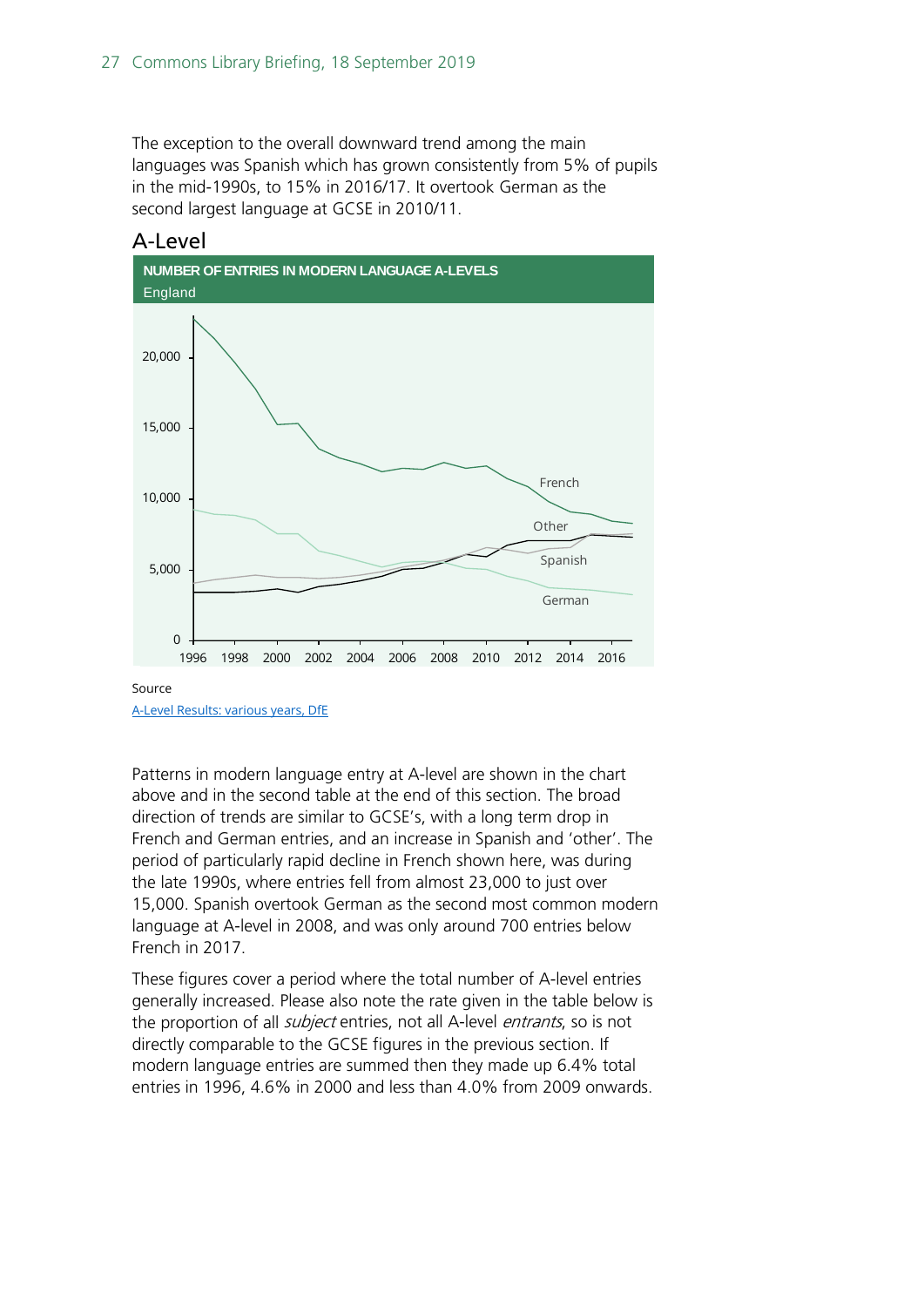| <b>GCSE ENTRIES IN MODERN FOREIGN LANGUAGES</b><br>England |                     |        |         |     |        |                            |         |     |  |  |
|------------------------------------------------------------|---------------------|--------|---------|-----|--------|----------------------------|---------|-----|--|--|
|                                                            | Entries (thousands) |        |         |     |        | % of pupils in GCSE cohort |         |     |  |  |
|                                                            | French              | German | Spanish | Any | French | German                     | Spanish | Any |  |  |
| 1995/96                                                    | 281                 | 115    | 29      | 439 | 47%    | 19%                        | 5%      | 74% |  |  |
| 1996/97                                                    | 306                 | 128    | 34      | 486 | 52%    | 22%                        | 6%      | 83% |  |  |
| 1997/98                                                    | 307                 | 127    | 39      | 492 | 53%    | 22%                        | 7%      | 86% |  |  |
| 1998/99                                                    | 311                 | 130    | 40      | 455 | 54%    | 22%                        | 7%      | 78% |  |  |
| 1999/00                                                    | 313                 | 127    | 42      | 459 | 54%    | 22%                        | 7%      | 79% |  |  |
| 2000/01                                                    | 321                 | 131    | 46      | 473 | 53%    | 22%                        | 8%      | 78% |  |  |
| 2001/02                                                    | 312                 | 125    | 48      | 462 | 51%    | 21%                        | 8%      | 76% |  |  |
| 2002/03                                                    | 305                 | 121    | 51      | 454 | 49%    | 19%                        | 8%      | 73% |  |  |
| 2003/04                                                    | 290                 | 116    | 54      | 437 | 45%    | 18%                        | 8%      | 68% |  |  |
| 2004/05                                                    | 245                 | 99     | 52      | 375 | 38%    | 16%                        | 8%      | 59% |  |  |
| 2005/06                                                    | 210                 | 85     | 52      | 327 | 32%    | 13%                        | 8%      | 50% |  |  |
| 2006/07                                                    | 190                 | 76     | 54      | 302 | 29%    | 12%                        | 8%      | 46% |  |  |
| 2007/08                                                    | 176                 | 71     | 57      | 289 | 27%    | 11%                        | 9%      | 44% |  |  |
| 2008/09                                                    | 167                 | 68     | 57      | 279 | 26%    | 11%                        | 9%      | 44% |  |  |
| 2009/10                                                    | 161                 | 66     | 58      | 273 | 25%    | 10%                        | 9%      | 43% |  |  |
| 2010/11                                                    | 142                 | 58     | 59      | 251 | 23%    | 9%                         | 9%      | 40% |  |  |
| 2011/12                                                    | 136                 | 55     | 63      | 249 | 22%    | 9%                         | 10%     | 40% |  |  |
| 2012/13                                                    | 162                 | 60     | 83      | 302 | 26%    | 10%                        | 13%     | 48% |  |  |
| 2013/14                                                    | 161                 | 58     | 87      | 304 | 26%    | 9%                         | 14%     | 49% |  |  |
| 2014/15                                                    | 151                 | 53     | 85      | 291 | 25%    | 9%                         | 14%     | 48% |  |  |
| 2015/16                                                    | 137                 | 48     | 88      | 279 | 23%    | 8%                         | 15%     | 46% |  |  |
| 2016/17                                                    | 131                 | 45     | 91      | 273 | 22%    | 8%                         | 15%     | 46% |  |  |

#### Source

[GCSE Results in England \(subject tables\): various years, DfE](https://www.gov.uk/government/statistics/revised-gcse-and-equivalent-results-in-england-2016-to-2017)

| A-LEVEL ENTRIES IN MODERN FOREIGN LANGUAGES |               |        |         |       |        |         |  |  |  |  |  |
|---------------------------------------------|---------------|--------|---------|-------|--------|---------|--|--|--|--|--|
| England, 16-18 year olds                    |               |        |         |       |        |         |  |  |  |  |  |
|                                             | as a % of all |        |         |       |        |         |  |  |  |  |  |
|                                             | French        | German | Spanish | Other | All    | entries |  |  |  |  |  |
| 1996                                        | 22,718        | 9,306  | 4,095   | 3,435 | 39,554 | 6.4%    |  |  |  |  |  |
| 1997                                        | 21,364        | 8,984  | 4,328   | 3,473 | 38,149 | 5.8%    |  |  |  |  |  |
| 1998                                        | 19,629        | 8,903  | 4,499   | 3,457 | 36,488 | 5.4%    |  |  |  |  |  |
| 1999                                        | 17,774        | 8,527  | 4,640   | 3,499 | 34,440 | 5.1%    |  |  |  |  |  |
| 2000                                        | 15,240        | 7,581  | 4,516   | 3,660 | 30,997 | 4.6%    |  |  |  |  |  |
| 2001                                        | 15,393        | 7,607  | 4,501   | 3,409 | 30,910 | 4.5%    |  |  |  |  |  |
| 2002                                        | 13,599        | 6,367  | 4,430   | 3,860 | 28,256 | 4.4%    |  |  |  |  |  |
| 2003                                        | 12,904        | 6,068  | 4,504   | 3,999 | 27,475 | 4.1%    |  |  |  |  |  |
| 2004                                        | 12,480        | 5,643  | 4,650   | 4,279 | 27,052 | 4.0%    |  |  |  |  |  |
| 2005                                        | 11,963        | 5,238  | 4,930   | 4,534 | 26,665 | 3.9%    |  |  |  |  |  |
| 2006                                        | 12,190        | 5,534  | 5,202   | 5,084 | 28,010 | 3.9%    |  |  |  |  |  |
| 2007                                        | 12,152        | 5,615  | 5,491   | 5,119 | 28,377 | 3.9%    |  |  |  |  |  |
| 2008                                        | 12,605        | 5,560  | 5,728   | 5,530 | 29,423 | 4.0%    |  |  |  |  |  |
| 2009                                        | 12,231        | 5,119  | 6,089   | 6,090 | 29,529 | 3.9%    |  |  |  |  |  |
| 2010                                        | 12,324        | 5,055  | 6,564   | 5,912 | 29,855 | 3.8%    |  |  |  |  |  |
| 2011                                        | 11,490        | 4,554  | 6,398   | 6,799 | 29,241 | 3.7%    |  |  |  |  |  |
| 2012                                        | 10,871        | 4,208  | 6,198   | 7,099 | 28,376 | 3.6%    |  |  |  |  |  |
| 2013                                        | 9,878         | 3,774  | 6,516   | 7,084 | 27,252 | 3.5%    |  |  |  |  |  |
| 2014                                        | 9,078         | 3,716  | 6,617   | 7,066 | 26,477 | 3.6%    |  |  |  |  |  |
| 2015                                        | 8,991         | 3,624  | 7,607   | 7,510 | 27,732 | 3.7%    |  |  |  |  |  |
| 2016                                        | 8,459         | 3,446  | 7,455   | 7,436 | 26,796 | 3.6%    |  |  |  |  |  |
| 2017                                        | 8,306         | 3,281  | 7,566   | 7,359 | 26,512 | 3.6%    |  |  |  |  |  |

#### Source

[A-Level Results: various years, DfE](https://www.gov.uk/government/statistics/a-level-and-other-16-to-18-results-2016-to-2017-revised)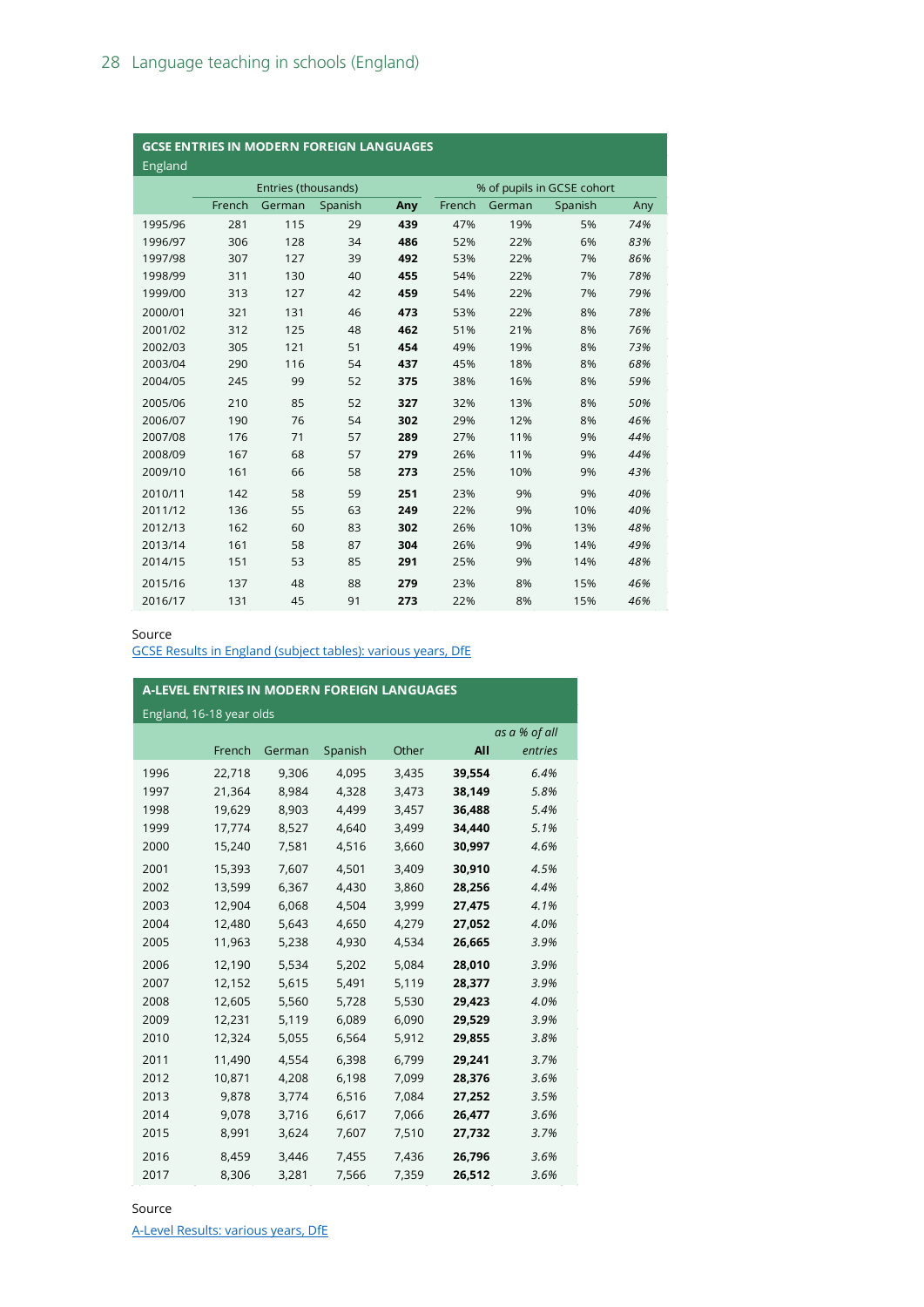### <span id="page-28-0"></span>5.2 Language teachers

In November 2017 there were 12,300 teachers in state funded secondary schools in England who taught some French lessons, 7,700 Spanish, 3,900 German and 2,000 other modern languages.<sup>[56](#page-28-1)</sup> Teacher numbers have followed exam entry trends with a fall in French and German teachers (and the hours they teach) and an increase in Spanish teachers since 2010. The number of teachers in 'other' modern languages also fell despite the increase in exam entries.

The rates of language teachers without a 'relevant' post-A Level qualification in their subject, are higher than the secondary teachers in state schools average (around 34% compared to an average of around 25%). However, this average masks varying rates within the different languages. 23% of French teachers did not have a relevant post-A level qualification in the subject compared to 28% of German, 48% of Spanish, and 53% of other modern language teachers. These high rates are in very large part due to teachers who are native speakers in their subjects but do not hold a formal 'relevant' qualification in it.

In November 2017 there were 100 full-time vacancies or temporarily filled posts for secondary language teachers in state schools in England. This was a vacancy rate as a proportion of teachers in post of 1.0%. This is the highest rate recorded since 2010 (when the vacancy rate was 0.3%). The language teacher vacancy rate in 2017 is slightly below the rate for all secondary classroom teachers (1.1%), subjects with higher vacancy rates include maths (1.4%) and science (1.5%).<sup>[57](#page-28-2)</sup>

<span id="page-28-1"></span><sup>&</sup>lt;sup>56</sup> These are headcounts and some teachers will be counted under more than one language category

<span id="page-28-2"></span>[School workforce in England: November 2017, DfE](https://www.gov.uk/government/statistics/school-workforce-in-england-november-2017)